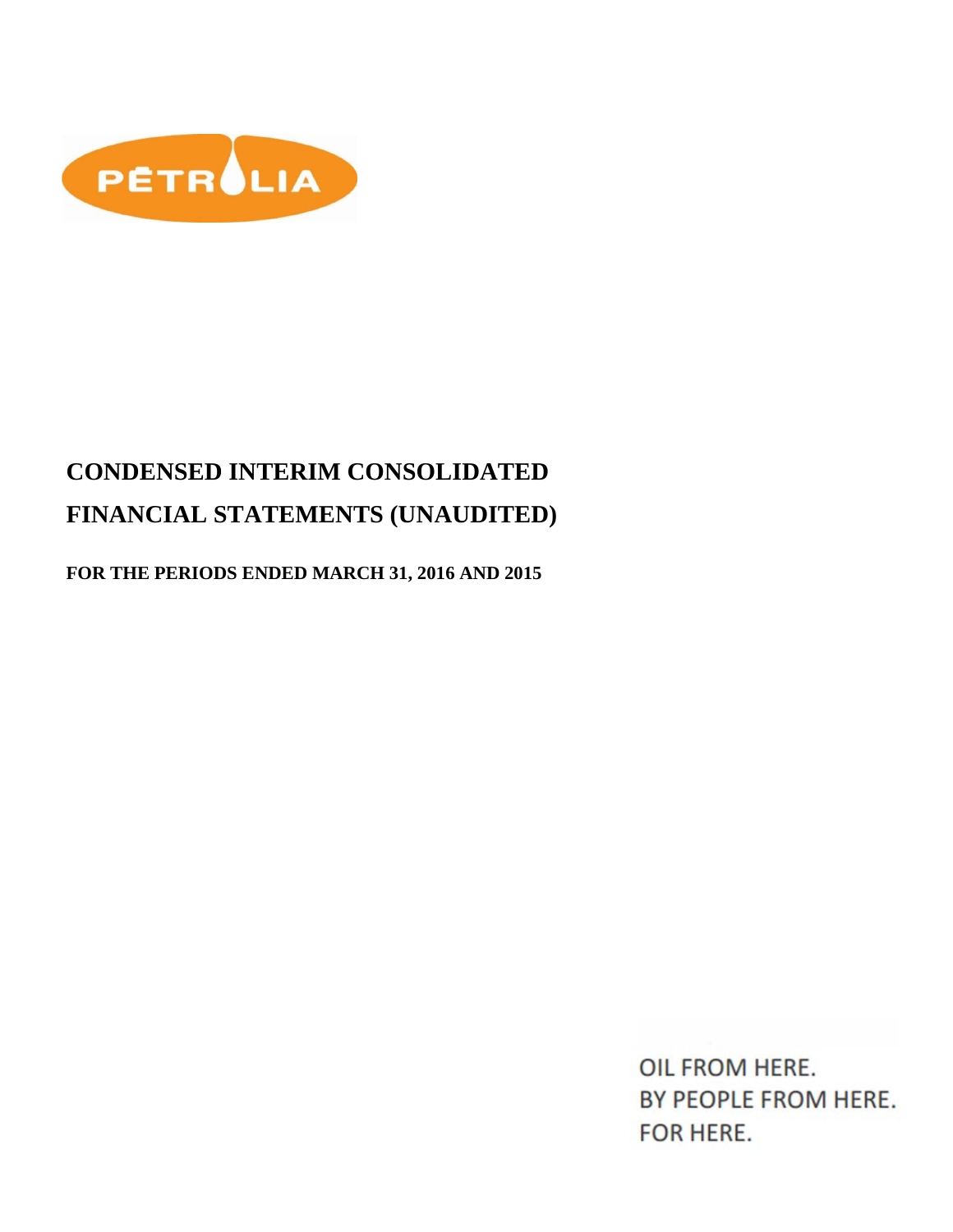### **NOTICE OF DISCLOSURE OF NON-AUDITOR REVIEW OF CONDENSED INTERIM CONSOLIDATED FINANCIAL STATEMENTS FOR THE THREE-MONTH PERIODS ENDED MARCH 31, 2016 AND 2015**

Pursuant to National Instrument 51-102, Part 4, subsection 4.3(3)(a) issued by the Canadian Securities Administrators, if the independent auditors have not performed a review of the condensed interim consolidated financial statements [the "consolidated financial statements"], the consolidated financial statements must be accompanied by a notice indicating that they have not been reviewed by the auditors.

The accompanying consolidated financial statements of Pétrolia inc. [the "Company"] for the periods ended March 31, 2016 and 2015 have been prepared in accordance with International Financial Reporting Standards and are the responsibility of management.

The Company's independent auditors, Ernst & Young LLP, have not performed a review of these condensed interim consolidated financial statements in accordance with the standards established by the Chartered Professional Accountants of Canada ["CPA Canada"] for a review of interim financial statements by an entity's independent auditors.

May 25, 2016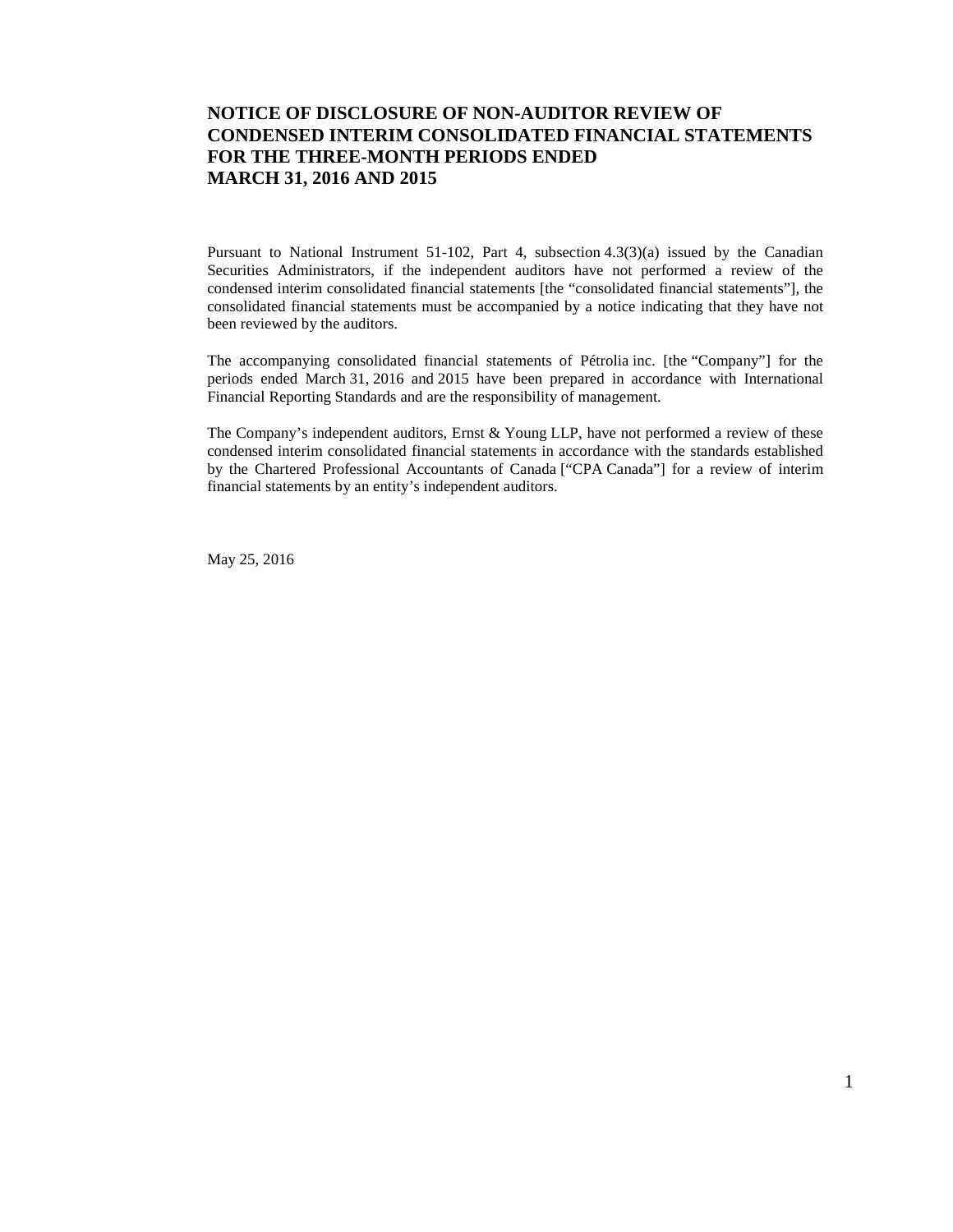

### **CONSOLIDATED STATEMENTS OF FINANCIAL POSITION**

[in Canadian dollars]

[unaudited]

|                                                         | As at                                | As at                  |
|---------------------------------------------------------|--------------------------------------|------------------------|
|                                                         | March 31,                            | December 31,           |
|                                                         | 2016                                 | 2015                   |
|                                                         | \$                                   | \$                     |
| <b>ASSETS</b>                                           |                                      |                        |
| <b>Current</b>                                          |                                      |                        |
| Cash and cash equivalents [Note 3]                      | 1,310,804                            | 3,321,697              |
| Cash and cash equivalents held for exploration [Note 3] |                                      |                        |
| Accounts receivable [Note 4]                            | 3,753,002                            | 4,201,075              |
| Prepaid expenses                                        | 1,223,542<br>50,627                  | 1,735,616<br>94,676    |
| Inventories                                             | 21,148                               | 42,986                 |
| <b>Total current assets</b>                             | 6,359,123                            | 9,396,050              |
|                                                         |                                      |                        |
| <b>Non-current</b>                                      |                                      |                        |
| Guarantee deposits [Note 18]                            | 300,000                              |                        |
| Investments in associates [Note 5]                      | 36,583,849                           | 36,583,849             |
| Property, plant and equipment [Note 6]                  | 429,846                              | 446,417                |
| Exploration and evaluation assets [Note 7]              | 43,812,530                           | 43,419,895             |
| <b>Total non-current assets</b>                         | 81,126,225                           | 80,450,161             |
|                                                         | 87,485,348                           | 89,846,211             |
|                                                         |                                      |                        |
| <b>LIABILITIES AND EQUITY</b>                           |                                      |                        |
| <b>Current</b>                                          |                                      |                        |
| Trade and other payables [Note 8]                       | 2,010,953                            | 3,963,782              |
| Current portion of deferred lease inducements           | 4,568                                | 11,418                 |
| Current portion of bank borrowings [Note 9]             | 6,650                                | 6,609                  |
| Partner advances for planned exploration work [note 10] | 1,881,112                            | 1,881,112              |
| Liability related to flow-through shares [note 11]      | 317,220                              | 363,655                |
| <b>Total current liabilities</b>                        | 4,220,503                            | 6,226,576              |
| Non-current                                             |                                      |                        |
| Bank borrowings [Note 9]                                | 18,565                               | 20,243                 |
| Provision for site restoration [Note 12]                | 1,381,643                            | 1,373,060              |
| Deferred income tax liabilities                         | 7,825,511                            | 7,879,371              |
| <b>Total non-current liabilities</b>                    | 9,225,719                            | $\overline{9,272,674}$ |
| <b>Total liabilities</b>                                | 13,446,222                           | 15,499,250             |
| <b>Equity</b>                                           |                                      |                        |
| Share capital [Note 14]                                 | 64,829,868                           | 64,829,868             |
| Contributed surplus                                     | 5,756,445                            | 5,756,445              |
| Retained earnings                                       | 3,452,813                            | 3,760,648              |
| <b>Total equity</b>                                     | 74,039,126                           | 74,346,961             |
|                                                         | 87,485,348                           | 89,846,211             |
|                                                         |                                      |                        |
| Contingencies [Note 18]                                 |                                      |                        |
|                                                         |                                      |                        |
| See accompanying notes                                  |                                      |                        |
|                                                         |                                      |                        |
| On behalf of the Board of Directors,                    | On behalf of the Board of Directors, |                        |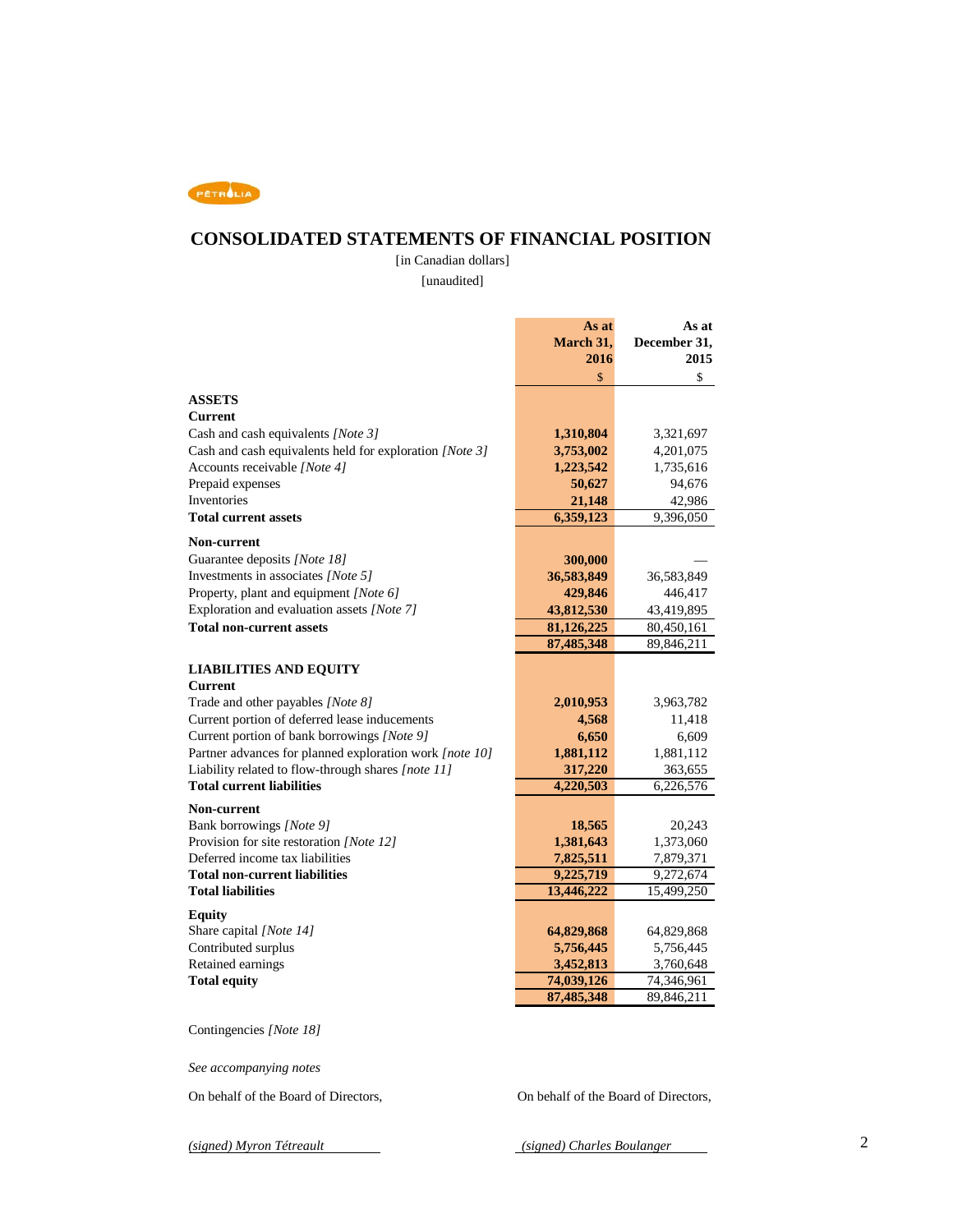

### **CONSOLIDATED STATEMENTS OF LOSS AND COMPREHENSIVE LOSS**

[in Canadian dollars]

[unaudited]

For the periods ended March 31

|                                            | 2016       | 2015                 |
|--------------------------------------------|------------|----------------------|
|                                            | [3 months] | [3 months]           |
|                                            | \$         | \$                   |
|                                            |            | [Restated [Note 13]] |
| <b>Revenues</b>                            |            |                      |
|                                            |            |                      |
| Project management                         | 16,724     | 98,744               |
| Other income                               |            | 5,212                |
|                                            | 16,724     | 103,956              |
|                                            |            |                      |
| <b>Expenses</b>                            |            |                      |
| Administrative expenses [Schedule A]       | 385,862    | 414,721              |
| Operating expenses [Schedule B]            |            |                      |
| Financial income and expenses [Schedule C] | 6,775      | 1,773                |
| Share of associates [Note 5]               | 32,217     | 42,989               |
|                                            | 424,854    | 459,483              |
| Loss before taxes                          | (408, 130) | (355, 527)           |
| Deferred tax recovery                      | (100, 295) | (50,004)             |
| Net loss and comprehensive loss            | (307, 835) | (305, 523)           |
|                                            |            |                      |
| <b>Basic net loss per share</b> [Note 15]  | (0.003)    | (0.004)              |
| Diluted net loss per share [Note 15]       | (0.003)    | (0.004)              |

*See accompanying notes*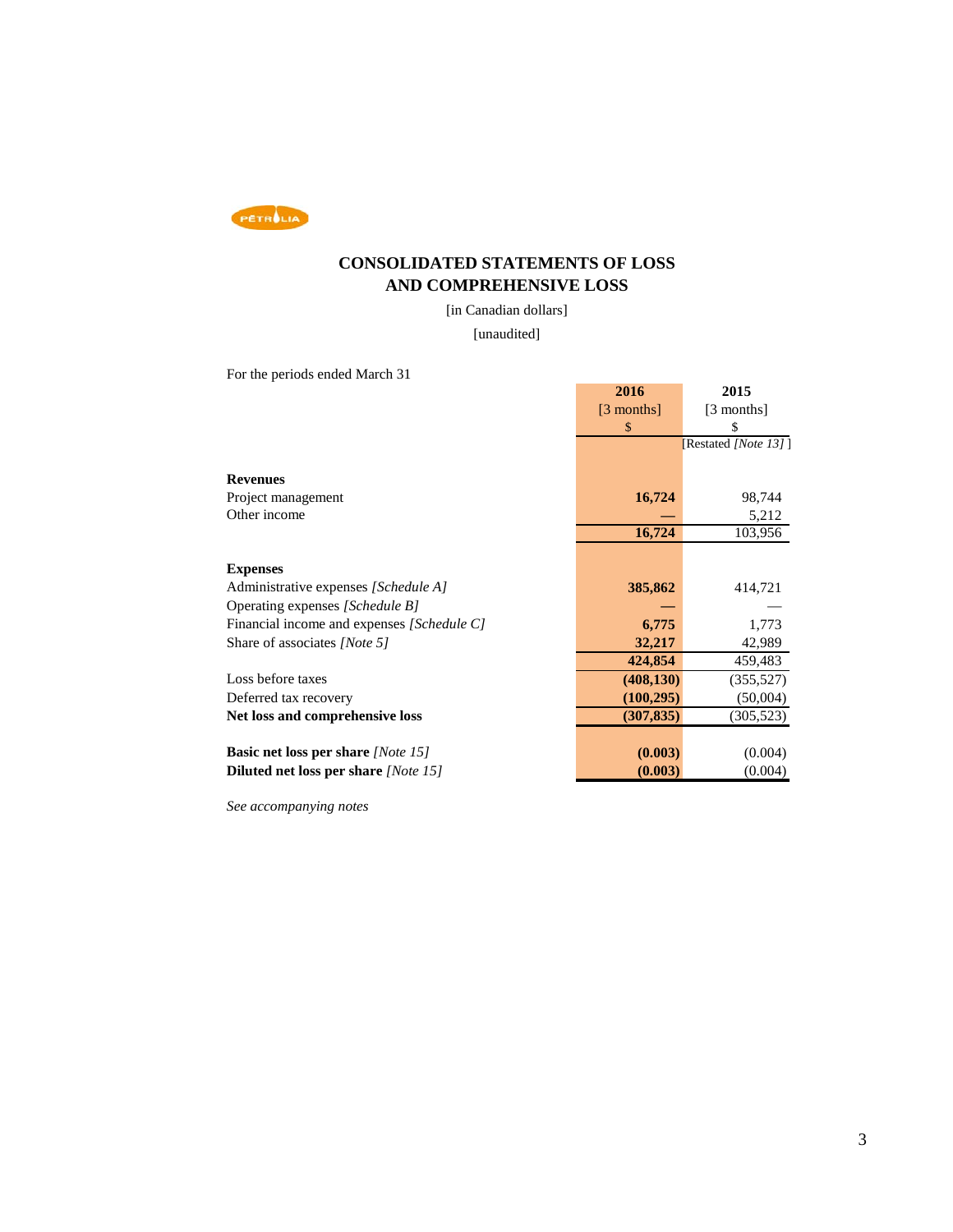PETROLIA

# **CONSOLIDATED STATEMENTS OF CHANGES IN EQUITY**

[in Canadian dollars]

|                                                            | <b>Share capital</b><br>[Note $14$ ] | Contributed<br>surplus | <b>Retained</b><br>earnings | <b>Total</b><br>equity |
|------------------------------------------------------------|--------------------------------------|------------------------|-----------------------------|------------------------|
|                                                            | \$                                   | \$                     | \$                          | \$                     |
| <b>Balance as at January 1, 2015</b>                       | 59, 307, 265                         | 5,480,501              | 5,313,283                   | 70,101,049             |
| Shares issued                                              | 1,609,815                            |                        |                             | 1,609,815              |
| Share-based compensation                                   |                                      | 22,275                 |                             | 22,275                 |
| Issuance costs                                             | (151, 882)                           |                        |                             | (151, 882)             |
| Deferred taxes related to issuance costs                   | 40,856                               |                        |                             | 40,856                 |
| Net loss and comprehensive loss                            |                                      |                        | (305, 523)                  | (305, 523)             |
|                                                            | 1,498,789                            | 22,275                 | (305, 523)                  | 1,215,541              |
| <b>Balance as at March 31, 2015</b> – [Restated [Note 13]] | 60,806,054                           | 5,502,776              | 5,007,760                   | 71,316,590             |
| Shares issued                                              | 4,270,500                            |                        |                             | 4,270,500              |
| Share-based compensation                                   |                                      | 253,669                |                             | 253,669                |
| Issuance costs                                             | (337, 464)                           |                        |                             | (337, 464)             |
| Deferred taxes related to issuance costs                   | 90,778                               |                        |                             | 90,778                 |
| Net loss and comprehensive loss                            |                                      |                        | (1,247,112)                 | (1,247,112)            |
|                                                            | 4,023,814                            | 253,669                | (1,247,112)                 | 3,030,371              |
| <b>Balance as at January 1, 2016</b>                       | 64,829,868                           | 5,756,445              | 3,760,648                   | 74,346,961             |
| Net loss and comprehensive loss                            |                                      |                        | (307, 835)                  | (307, 835)             |
|                                                            |                                      |                        | (307, 835)                  | (307, 835)             |
| Balance as at March 31, 2016                               | 64,829,868                           | 5,756,445              | 3,452,813                   | 74,039,126             |
|                                                            |                                      |                        |                             |                        |

*See accompanying notes*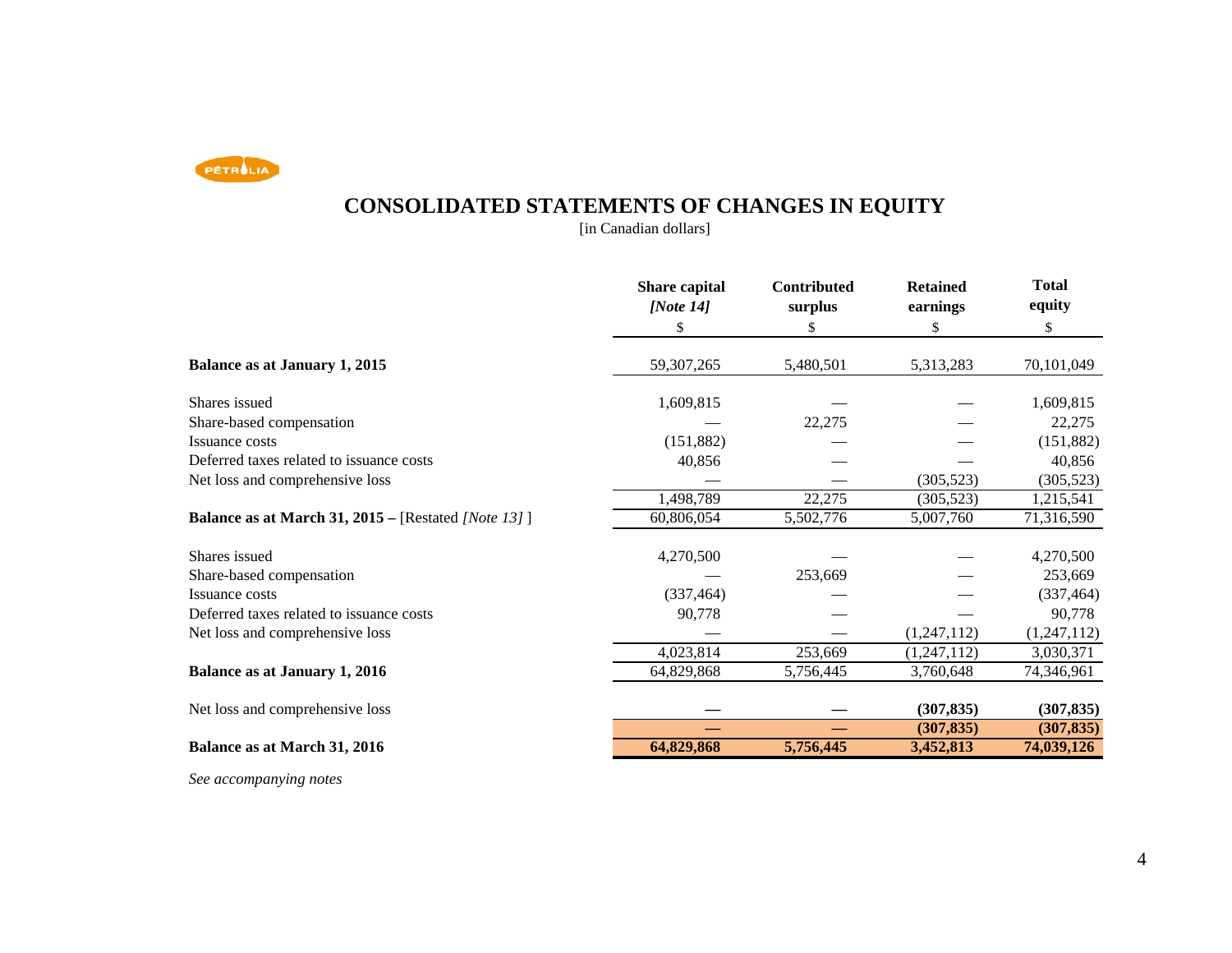PETROLIA

### **CONSOLIDATED STATEMENTS OF CASH FLOWS**

[in Canadian dollars]

[unaudited]

**2016 2015**

For the periods ended March 31

|                                                          | [3 months]  | [3 months]           |
|----------------------------------------------------------|-------------|----------------------|
|                                                          | \$          | \$                   |
|                                                          |             | [Restated [Note 13]] |
|                                                          |             |                      |
| <b>OPERATING ACTIVITIES</b>                              |             |                      |
| Net loss                                                 | (307, 835)  | (305, 523)           |
| Items not affecting cash:                                |             |                      |
| Depreciation of property, plant and equipment            | 6,332       | 6,150                |
| Deferred tax recovery                                    | (100, 295)  | (50,004)             |
| Share-based compensation                                 |             | 22,275               |
| Amortization of deferred lease inducements               | (6, 850)    | (6, 850)             |
| Gain on disposal of property, plant and equipment        | (125)       |                      |
| Accretion expense                                        | 8,583       | 8,269                |
| Share of associates                                      | 32,217      | 42,989               |
|                                                          | (367,973)   | (282, 694)           |
| Net change in non-cash operating items [Note 19]         |             |                      |
| Accounts receivable                                      | 562,801     | (641,994)            |
| Prepaid expenses                                         | 44,049      | 412                  |
| Inventories                                              | 21,838      | 109,228              |
| Trade and other payables                                 | (842, 225)  | 118,236              |
|                                                          | (213, 537)  | (414, 118)           |
| Cash flows related to operating activities               | (581, 510)  | (696, 812)           |
| <b>INVESTING ACTIVITIES</b>                              |             |                      |
| Guarantee deposits                                       | (300,000)   |                      |
| Acquisitions of interests in associates                  |             | (43)                 |
| Additions to property, plant and equipment               | (6,079)     |                      |
| Acquisitions of oil and gas properties, net of recovered |             |                      |
| amounts                                                  | (90,002)    | (25, 119)            |
| Increase in deferred exploration costs, net of           |             |                      |
| recovered amounts                                        | (1,365,076) | (3,398,555)          |
| Proceeds from disposal of property, plant and equipment  | 125         |                      |
| Contributions to associates                              | (29, 757)   | (62, 134)            |
| Cash flows related to investing activities               | (1,790,789) | (3,485,851)          |
| <b>FINANCING ACTIVITIES</b>                              |             |                      |
| Shares issued                                            |             | 2,182,800            |
| <b>Issuance costs</b>                                    | (85,030)    | (151, 882)           |
| Repayment of bank borrowings                             | (1,637)     | (1,597)              |
| Cash flows related to financing activities               | (86, 667)   | 2,029,321            |
|                                                          |             |                      |
| Net decrease in cash and cash equivalents                | (2,458,966) | (2,153,342)          |
| Cash and cash equivalents, beginning of period           | 7,522,772   | 5,239,511            |
| Cash and cash equivalents, end of period [Note 19]       | 5,063,806   | 3,086,169            |

*See accompanying notes*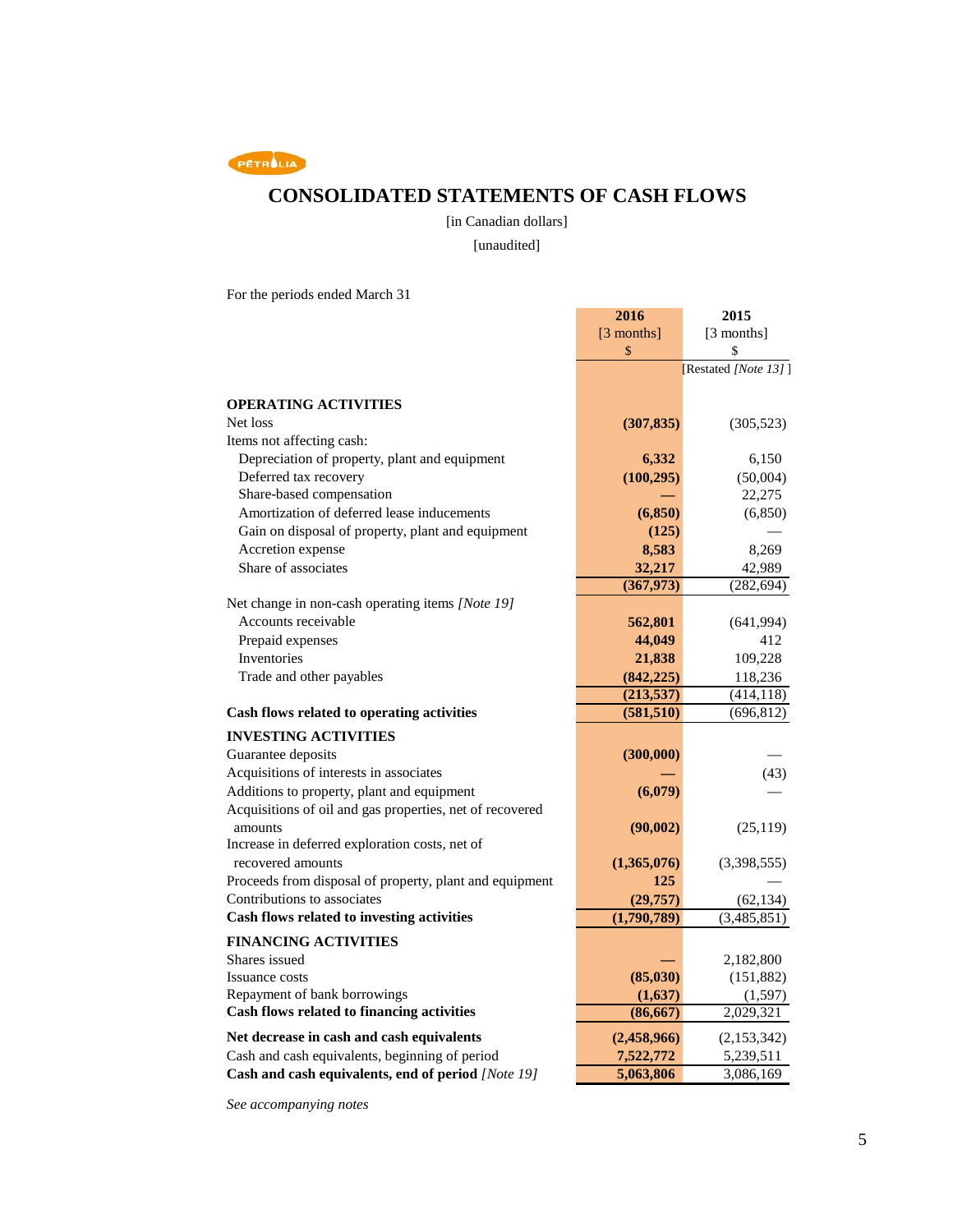

For the periods ended March 31, 2016 and 2015

### **1.INCORPORATION, NATURE OF OPERATIONS, CONDENSED FINANCIAL INFORMATION AND APPROVAL**

#### **Incorporation and nature of business**

The Company, incorporated under Part IA of the Québec *Companies Act* and governed by the provisions of the Québec *Business Corporations Act*, is an oil and gas exploration company. Its stock has been listed on the TSX Venture Exchange since February 16, 2005 under the symbol PEA. Its head office is located at 305 Charest Blvd. E., 10th Floor, Québec City, Québec, Canada G1K 3H3.

#### **Condensed interim consolidated financial information**

The financial information as at March 31, 2016 and for the three-month periods ended March 31, 2016 and 2015 is unaudited. However, it is management's view that all adjustments required to present fairly the results for these periods have been made. The adjustments made were of a normal recurring nature. The interim consolidated operating results do not necessarily reflect the operating results anticipated for the full fiscal year.

#### **Approval date**

These condensed interim consolidated financial statements for the three-month periods ended March 31, 2016 and 2015 were approved by the Board of Directors on May 25, 2016.

### **2. BASIS FOR THE PREPARATION OF CONDENSED INTERIM CONSOLIDATED FINANCIAL STATEMENTS**

These condensed interim consolidated financial statements were prepared in accordance with applicable IFRS and IAS 34, *Interim Financial Reporting*, published by the International Accounting Standards Board ("IASB") and set out in the *CPA Canada Handbook*. The accounting policies and the methods of computation applied in these condensed interim consolidated financial statements are the same as those in the most recent annual financial statements. The condensed interim consolidated financial statements should be read in conjunction with the audited annual financial statements for the fiscal year ended December 31, 2015, including the notes thereto.

All amounts are expressed in Canadian dollars.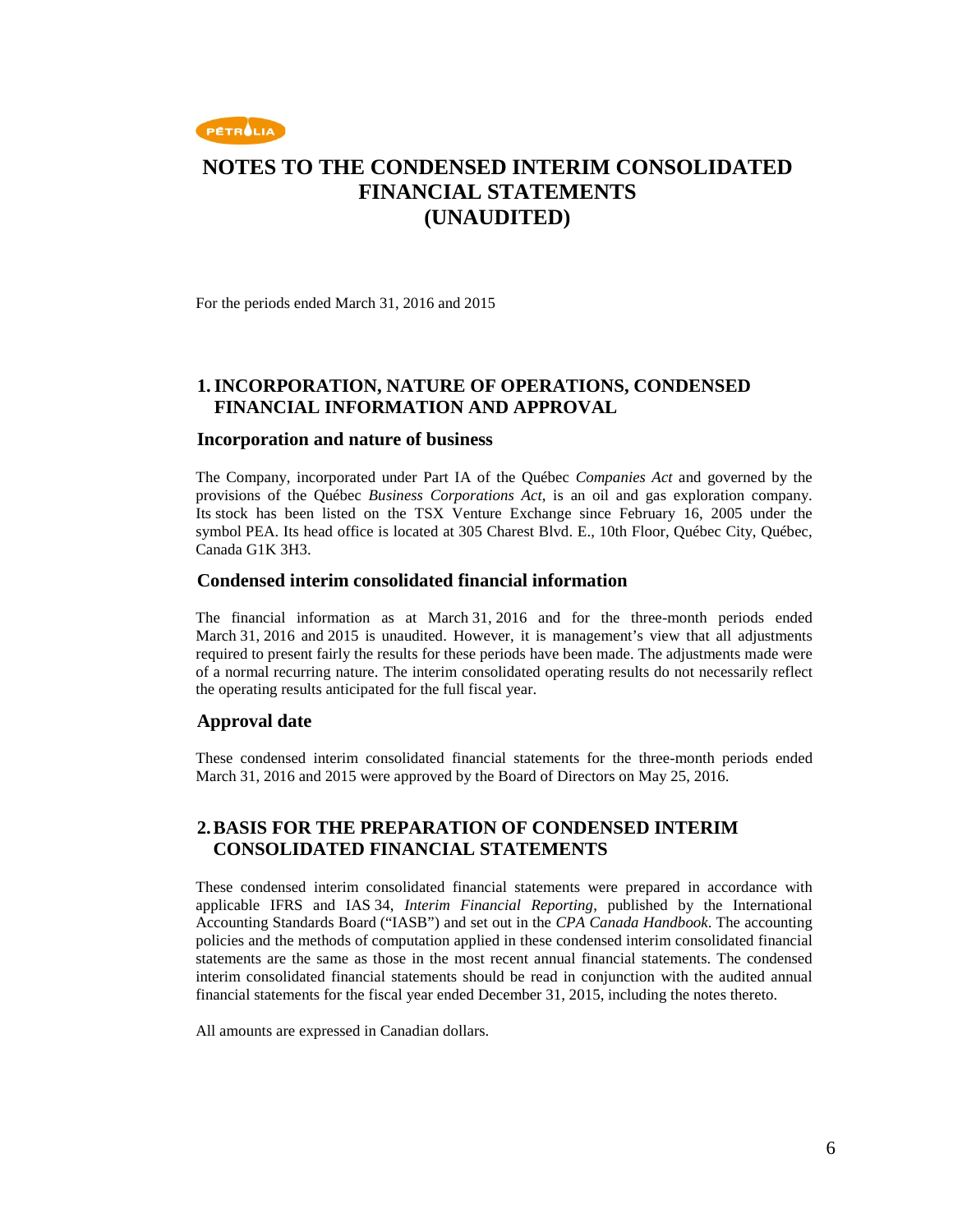

For the periods ended March 31, 2016 and 2015

#### **3. CASH AND CASH EQUIVALENTS**

|                                                                  | As at<br>March 31,<br>2016<br>\$ | As at<br>December 31,<br>2015<br>\$ |
|------------------------------------------------------------------|----------------------------------|-------------------------------------|
| Cash                                                             | 2,882,826                        | 3,850,530                           |
| Guaranteed investment certificates (redeemable on                |                                  |                                     |
| demand)                                                          | 2,180,980                        | 3,672,242                           |
|                                                                  | 5,063,806                        | 7,522,772                           |
| Less: Cash and cash equivalents held for exploration<br>purposes |                                  |                                     |
| Flow-through shares <sup>1</sup>                                 | 1,864,173                        | 2,041,067                           |
| Bourque Project <sup>2</sup>                                     | 1,888,829                        | 2,160,008                           |
|                                                                  | 3,753,002                        | 4,201,075                           |
| Cash and cash equivalents                                        | 1,310,804                        | 3,321,697                           |

- $1$  Cash and cash equivalents held for exploration purposes related to flow-through shares represent the unexpended proceeds of financing related to flow-through shares. According to restrictions imposed under financing arrangements, the Company must allocate these funds to the exploration of oil and gas properties.
- <sup>2</sup> Cash and cash equivalents earmarked for future exploration work on the Bourque Project represent the remaining cash as at March 31, 2016 and December 31, 2015 from partner advances which, under the agreements, must be spent on exploration work related to the Bourque Project.

As at March 31, 2016, cash and cash equivalents included guaranteed investment certificates bearing interest at 1.20% maturing on June 1, 2016. As at December 31, 2015, cash and cash equivalents included guaranteed investment certificates bearing interest at 1.20% maturing on March 3, 2016. These instruments are redeemable at any time without penalty.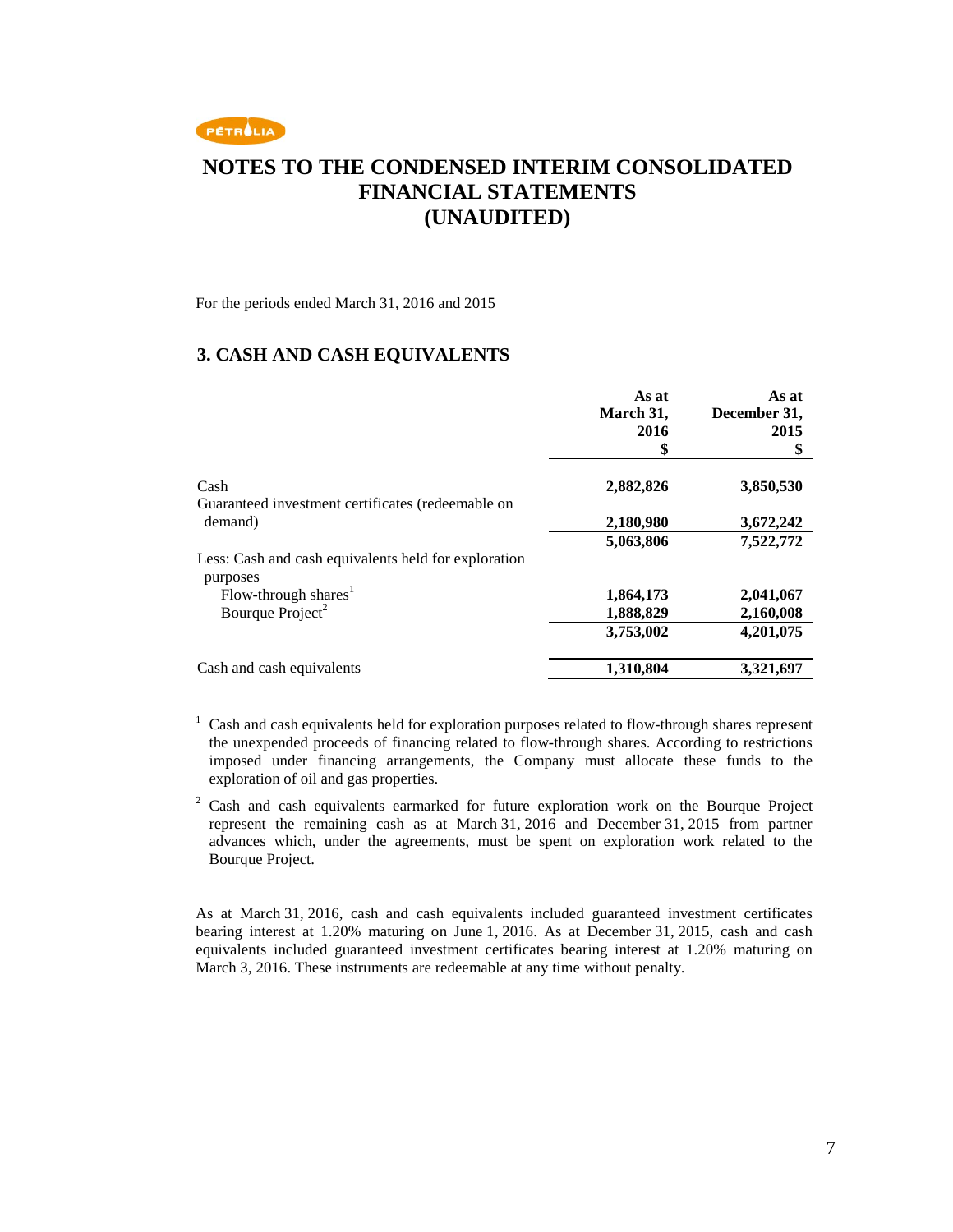

For the periods ended March 31, 2016 and 2015

### **4. RECEIVABLES**

|                        | As at<br>March 31,<br>2016<br>\$ | As at<br>December 31,<br>2015<br>\$ |
|------------------------|----------------------------------|-------------------------------------|
| Partners               | 268,140                          | 145,312                             |
| Associates [Note 16]   | 298,168                          | 944,309                             |
| Commodity taxes        | 170,656                          | 156,562                             |
| Tax credits receivable | 160,616                          | 160,616                             |
| Interest receivable    | 1,936                            | 3,622                               |
| Other                  | 324,026                          | 325,195                             |
|                        | 1,223,542                        | 1,735,616                           |

Tax credits receivable relate to claims that have not yet been reviewed by tax authorities.

All the amounts have short-term maturities.

### **5. INVESTMENTS IN ASSOCIATES**

During fiscal 2014, the Company completed a transaction that resulted in the limited partnership Anticosti Hydrocarbons L.P. and the general partner Anticosti Hydrocarbons General Partner Inc. The ownership interests of the partners are as follows:

| <b>Partners</b>               | <b>Ownership interest</b> |
|-------------------------------|---------------------------|
| Ressources Québec             | 35%                       |
| Pétrolia Inc.                 | 21.7%                     |
| Corridor Resources Inc.       | 21.7%                     |
| Saint-Aubin E&P (Québec) Inc. | 21.7%                     |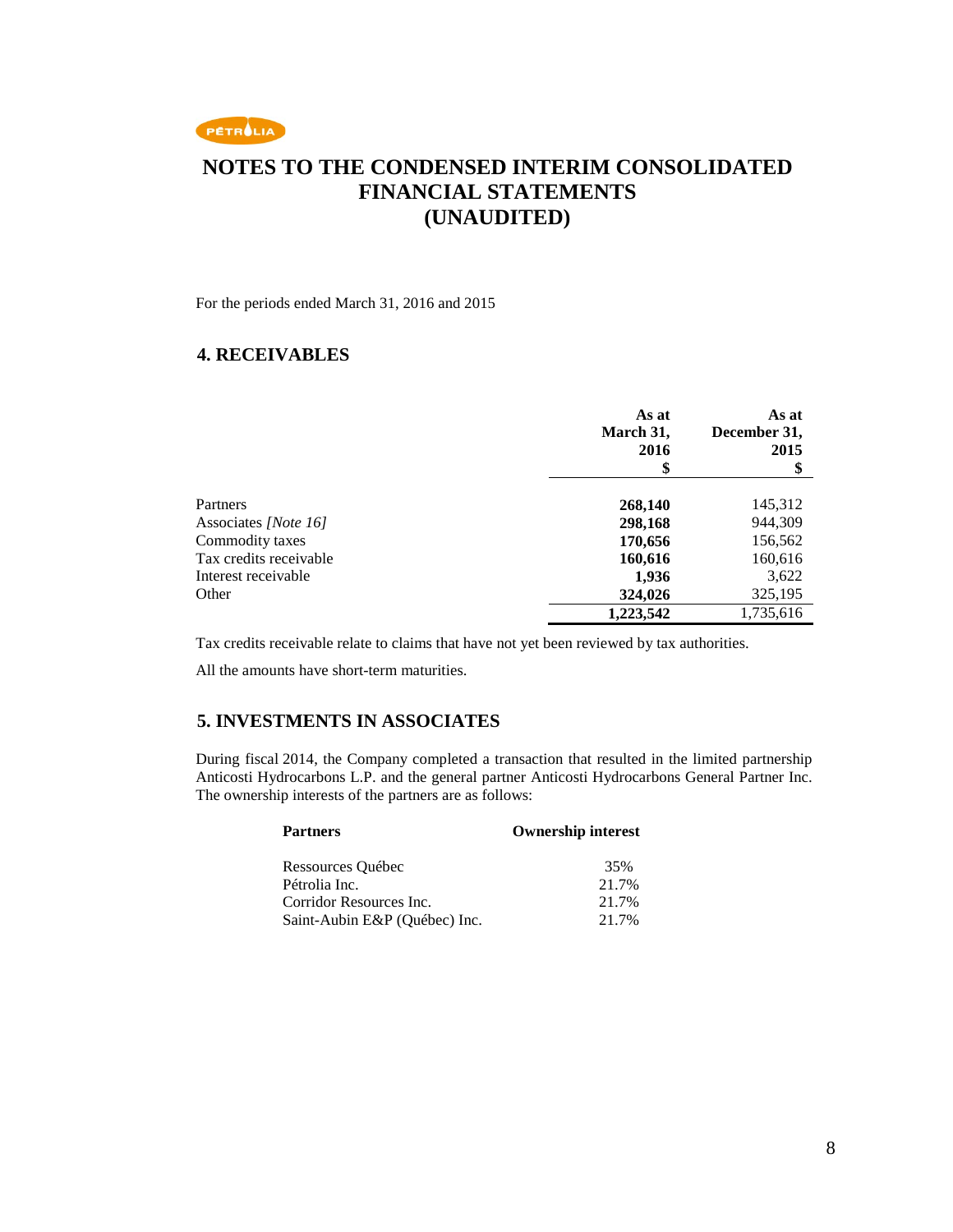

#### For the periods ended March 31, 2016 and 2015

|                                                                                                                                                                 | Anticosti<br><b>Hydrocarbons</b><br>L.P.<br>\$ | <b>Anticosti</b><br><b>Hydrocarbons</b><br><b>General</b><br><b>Partner Inc.</b><br>S | <b>Total</b><br>S          |
|-----------------------------------------------------------------------------------------------------------------------------------------------------------------|------------------------------------------------|---------------------------------------------------------------------------------------|----------------------------|
| Value of the interest as at December 31, 2014                                                                                                                   | 36,564,660                                     |                                                                                       | 36,564,660                 |
| Share of net loss for the year ended<br>December 31, 2015<br>Contributions for the year ended December 31, 2015<br>Cash amount paid to acquire a 21.7% interest | (84, 786)<br>103,932                           | (59,209)<br>59,209<br>43                                                              | (143,995)<br>163,141<br>43 |
| Value of the interest as at December 31, 2015                                                                                                                   | 36,583,806                                     | 43                                                                                    | 36,583,849                 |
| Share of net loss for the three-month period ended<br>March 31, 2016<br>Contributions for the three-month period ended<br>March 31, 2016                        | (20, 924)<br>20,924                            | (11,293)<br>11,293                                                                    | (32, 217)<br>32,217        |
| Value of the interest as at March 31, 2016                                                                                                                      | 36,583,806                                     | 43                                                                                    | 36,583,849                 |

### *Financial information*

Key financial information for the interests held by Pétrolia in Anticosti Hydrocarbons L.P. and Anticosti Hydrocarbons General Partner Inc. [21.7% of units] through Investissement PEA inc. is as follows:

|                                 | As at<br>March 31,<br>2016 | As at<br>December 31,<br>2015 |
|---------------------------------|----------------------------|-------------------------------|
|                                 |                            |                               |
| Current assets                  | 1,202,488                  | 2,435,899                     |
| Non-current assets              | 123,715,917                | 122,770,776                   |
| Current liabilities             | 692,268                    | 1,286,069                     |
| Non-current liabilities         | 22,446                     | 22,308                        |
| Partners' equity                | 124,203,691                | 123,898,298                   |
| Revenues                        |                            |                               |
| Net loss and comprehensive loss | (148, 695)                 | (664, 590)                    |
| Share of Pétrolia [21.7%]       | (32, 217)                  | (143,995)                     |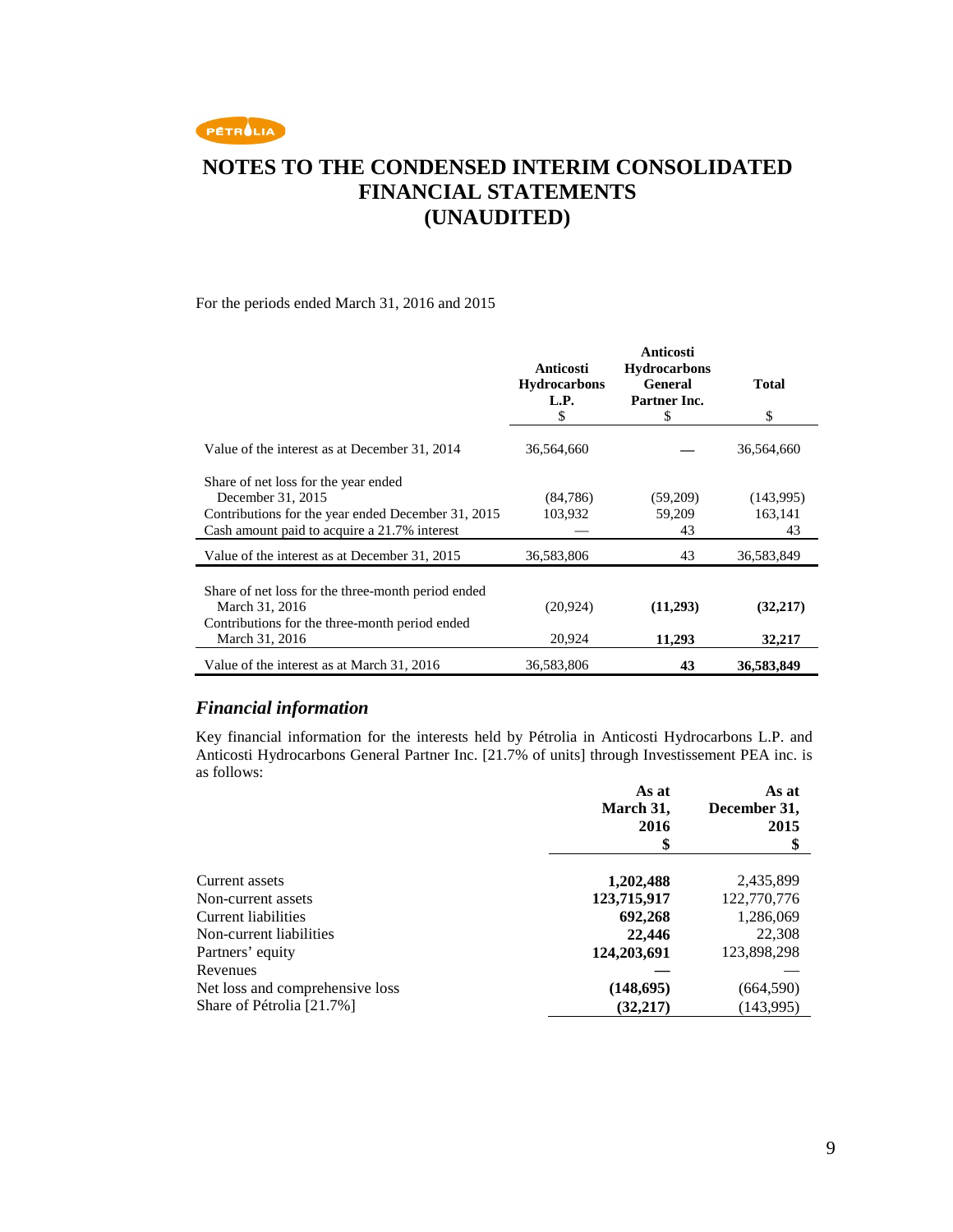

For the periods ended March 31, 2016 and 2015

### **6. PROPERTY, PLANT AND EQUIPMENT**

|                                                    |           | Leasehold         | IT, office<br>and field | <b>Automotive</b> |                      | <b>Field</b>  |             |
|----------------------------------------------------|-----------|-------------------|-------------------------|-------------------|----------------------|---------------|-------------|
|                                                    | Land<br>S | improvements<br>S | equipment               | equipment         | <b>Reserves</b><br>S | offices<br>\$ | Total<br>\$ |
| Gross carrying amount                              |           |                   |                         |                   |                      |               |             |
| Balance as at December 31, 2015                    | 75,434    | 343,049           | 314,526                 | 86,378            | 322,881              | 186,107       | 1,328,375   |
| <b>Additions</b>                                   |           |                   | 5,187                   |                   |                      |               | 5,187       |
| Disposals                                          |           |                   |                         |                   |                      |               |             |
| Balance as at March 31, 2016                       | 75,434    | 343,049           | 319,713                 | 86,378            | 322,881              | 186,107       | 1,333,562   |
| <b>Accumulated depreciation</b>                    |           |                   |                         |                   |                      |               |             |
| Balance as at December 31, 2015                    |           | 304,684           | 234,863                 | 58,537            | 183,763              | 100,111       | 881,958     |
| Disposals                                          |           |                   |                         |                   |                      |               |             |
| Depreciation                                       |           | 3,651             | 4,763                   | 2,088             | 6,956                | 4,300         | 21,758      |
| Balance as at March 31, 2016                       |           | 308,335           | 239,626                 | 60,625            | 190,719              | 104,411       | 903,716     |
| Net carrying amount as at                          |           |                   |                         |                   |                      |               |             |
| December 31, 2015                                  | 75,434    | 38,365            | 79.663                  | 27,841            | 139,118              | 85,996        | 446,417     |
| Net carrying amount as at<br><b>March 31, 2016</b> | 75,434    | 34,714            | 80,087                  | 25,753            | 132,162              | 81,696        | 429,846     |
|                                                    |           |                   |                         |                   |                      |               |             |

### **7. EXPLORATION AND EVALUATION ASSETS**

### **Oil and gas properties**

|                                    | December 31,<br>2015 | <b>Transfers</b> | <b>Additions</b> | March 31,<br>2016 |
|------------------------------------|----------------------|------------------|------------------|-------------------|
|                                    |                      |                  |                  |                   |
| Québec                             |                      |                  |                  |                   |
| Anticosti <sup>1</sup>             |                      |                  |                  |                   |
| Gastonguay                         | 768,263              |                  | 26,420           | 794,683           |
| Gaspésia – Edgar – Marcel-Tremblay | 493,222              |                  | 22,457           | 515,679           |
| Gasp <sup>1</sup>                  | 3,534,467            |                  | 41,125           | 3,575,592         |
| Matapédia                          | 177,746              |                  |                  | 177,746           |
| Total oil and gas properties       | 4,973,698            |                  | 90,002           | 5,063,700         |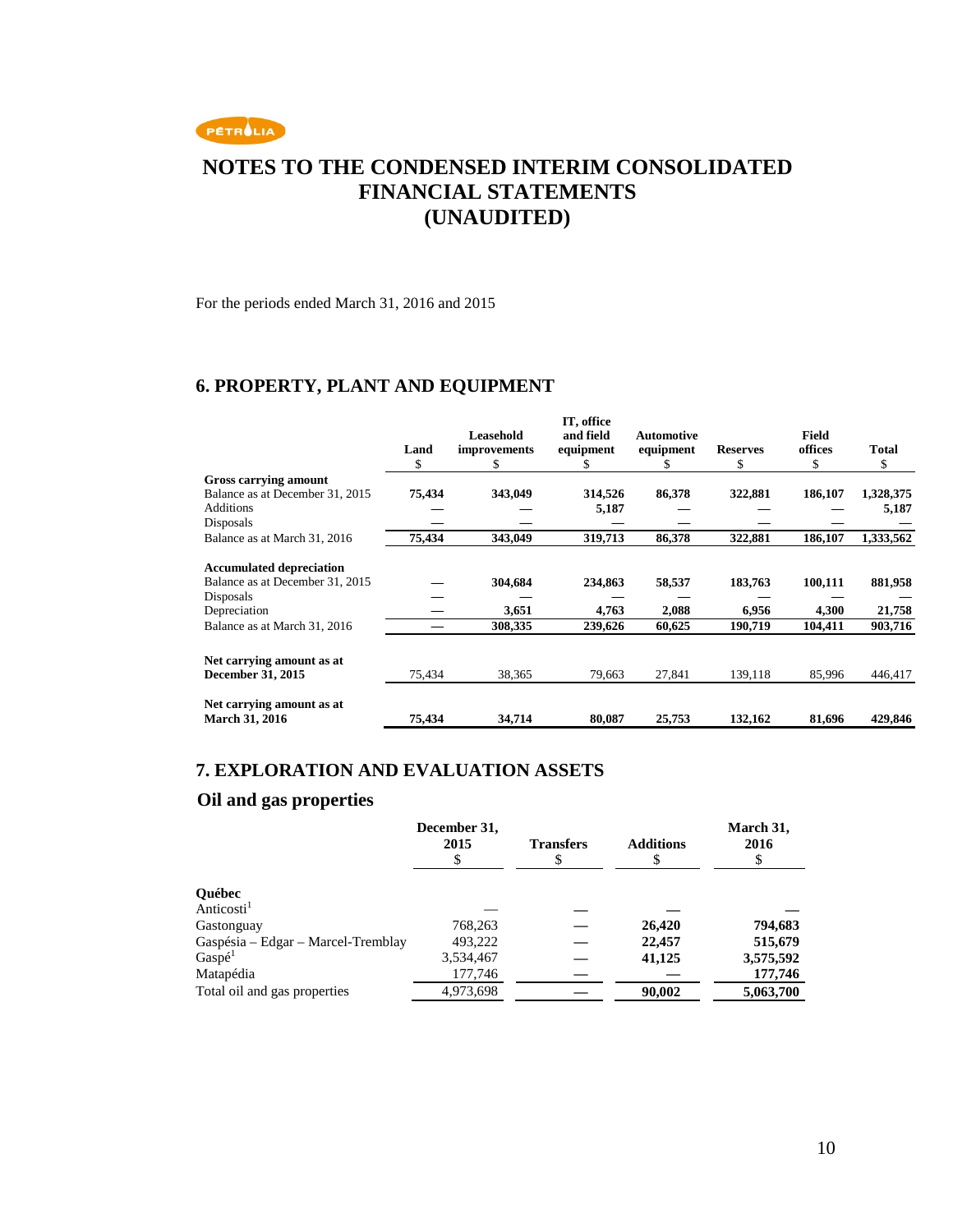

For the periods ended March 31, 2016 and 2015

# **Exploration expenses**

|                                                                          | December 31,               |                        |                        | March 31,               |
|--------------------------------------------------------------------------|----------------------------|------------------------|------------------------|-------------------------|
|                                                                          | 2015                       | <b>Transfers</b>       | <b>Additions</b>       | 2016                    |
|                                                                          | \$                         | \$                     | \$                     | \$                      |
| <b>Ouébec</b>                                                            |                            |                        |                        |                         |
| Anticosti                                                                | 231,304                    |                        | 436                    | 231,740                 |
| Gastonguay                                                               | 76,900                     |                        |                        | 76,900                  |
| Gaspésia - Edgar - Marcel-Tremblay                                       | 3,795,750                  |                        |                        | 3,795,750               |
| Gaspé                                                                    | 3,429,105                  |                        | 31,449                 | 3,460,554               |
| <b>Bourque Project</b>                                                   | 22,806,587                 |                        | 21,308                 | 22,827,895              |
| <b>Haldimand Project</b>                                                 | 28,511,918                 |                        | 359,552                | 28,871,470              |
| Tar Point Project No. 1                                                  | 5,252,488                  |                        | 843                    | 5,253,331               |
| Matapédia                                                                | 1,205,343                  |                        |                        | 1,205,343               |
|                                                                          | 65,309,395                 |                        | 413,588                | 65,722,983              |
|                                                                          | December 31,<br>2015<br>\$ | <b>Transfers</b><br>\$ | <b>Additions</b><br>\$ | March 31,<br>2016<br>\$ |
| <b>Deductions</b><br>Exploration subsidies and partner<br>contributions: |                            |                        |                        |                         |
| Anticosti                                                                | 5,847                      |                        |                        | 5,847                   |
| Gastonguay                                                               | 19,020                     |                        |                        | 19,020                  |
| Gaspésia - Edgar - Marcel-                                               |                            |                        |                        |                         |
| Tremblay                                                                 | 428,740                    |                        |                        | 428,740                 |
| Gaspé                                                                    | 711,141                    |                        |                        | 711,141                 |
| <b>Bourque Project</b>                                                   | 9,135,127                  |                        |                        | 9,135,127               |
| <b>Haldimand Project</b>                                                 | 14,526,382                 |                        | 100,031                | 14,646,413              |
| Tar Point Project No. 1                                                  | 1,051,894                  |                        |                        | 1,051,894               |
| Matapédia                                                                | 658,824                    |                        |                        | 658,824                 |
|                                                                          | 26,536,975                 |                        | 100,031                | 26,637,006              |
| Revenue from oil reserve evaluation:<br>Gaspé                            |                            |                        |                        |                         |
| <b>Haldimand Project</b>                                                 | 326,223                    |                        | 10,924                 | 337,147                 |
| Total exploration expenses                                               | 38,446,197                 |                        | 302,633                | 38,748,830              |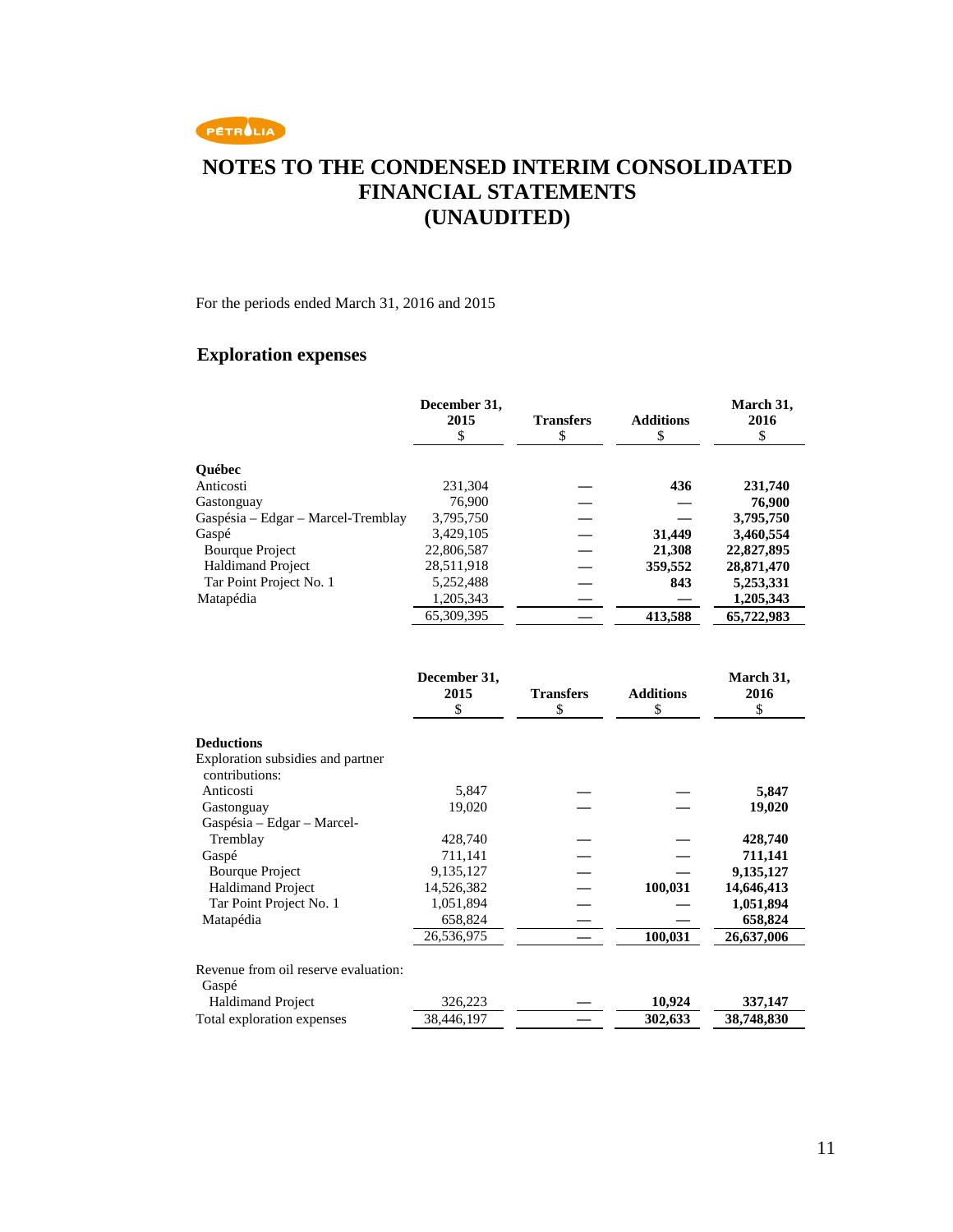

For the periods ended March 31, 2016 and 2015

#### **Summary as at March 31, 2016**

|                                   | December 31,<br>2015 | <b>Transfers</b> | <b>Additions</b> | March 31,<br>2016 |
|-----------------------------------|----------------------|------------------|------------------|-------------------|
| Properties                        | 4,973,698            |                  | 90,002           | 5,063,700         |
| <b>Exploration</b> expenses       | 38,446,197           |                  | 302,633          | 38,748,830        |
| Exploration and evaluation assets | 43,419,895           |                  | 392,635          | 43,812,530        |

<sup>1</sup> These properties are subject to royalties should they become productive. To date, the Company has satisfied all required obligations.

During the three-month period ended March 31, 2016, no tax credit related to resources was recorded as a reduction of exploration expenses by the Company [December 31, 2015 – \$160,616].

### **8. TRADE AND OTHER PAYABLES**

|                                          | As at<br>March 31, | As at<br>December 31, |
|------------------------------------------|--------------------|-----------------------|
|                                          | 2016               | 2015                  |
| Trade payables and accrued liabilities   | 1,751,600          | 3,602,372             |
| Salaries, vacation pay and director fees | 217,294            | 300,264               |
| Partners                                 | 9.842              | 31,389                |
| Contributions to associates [Note 16]    | 32,217             | 29,757                |
|                                          | 2,010,953          | 3,963,782             |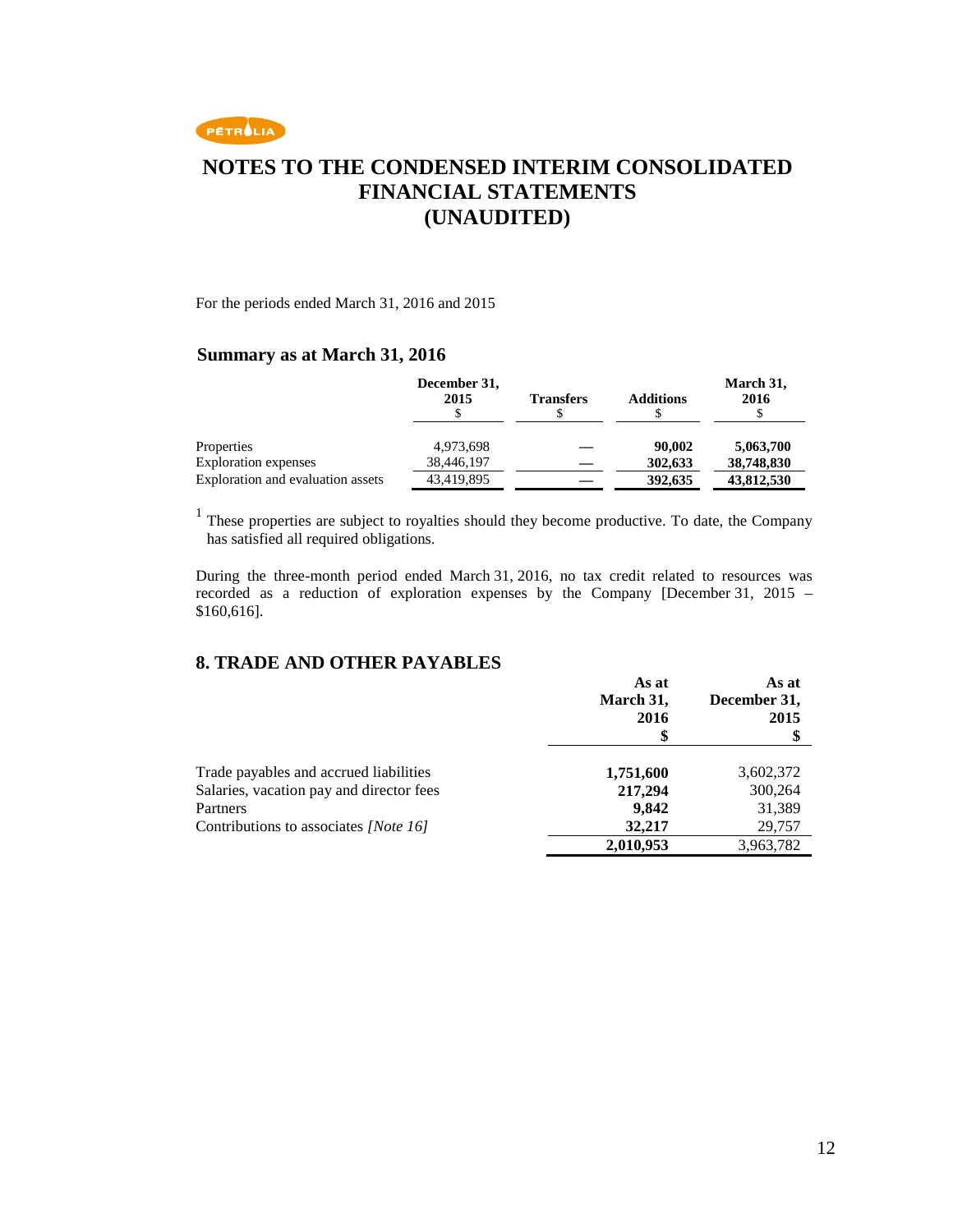

For the periods ended March 31, 2016 and 2015

### **9. BANK BORROWINGS**

|                                                                                                                                                                 | As at<br>March 31,<br>2016<br>\$ | As at<br>December 31,<br>2015<br>\$ |
|-----------------------------------------------------------------------------------------------------------------------------------------------------------------|----------------------------------|-------------------------------------|
| Ford Credit loan to acquire automotive equipment,<br>repayable in \$600 monthly payments of principal and<br>interest at 2.5% and maturing on November 4, 2019. | 25,215                           | 26,852                              |
| Less current portion                                                                                                                                            | 6,650                            | 6,609                               |
|                                                                                                                                                                 | 18,565                           | 20.243                              |

#### **10. PARTNER ADVANCES FOR PLANNED EXPLORATION WORK**

The following table shows the reconciliation of partner advances for planned exploration work on the Bourque Project:

|                                                                                         | As at<br>March 31,<br>2016 | As at<br>December 31,<br>2015 |
|-----------------------------------------------------------------------------------------|----------------------------|-------------------------------|
|                                                                                         | [3 months]                 | [12 months]                   |
| Balance, beginning of year<br>Partner advances                                          | 1,881,112                  | 2,268,200                     |
| Partner contributions for work carried out during<br>the period<br>Balance, end of year | 1,881,112                  | (387,088)<br>1,881,112        |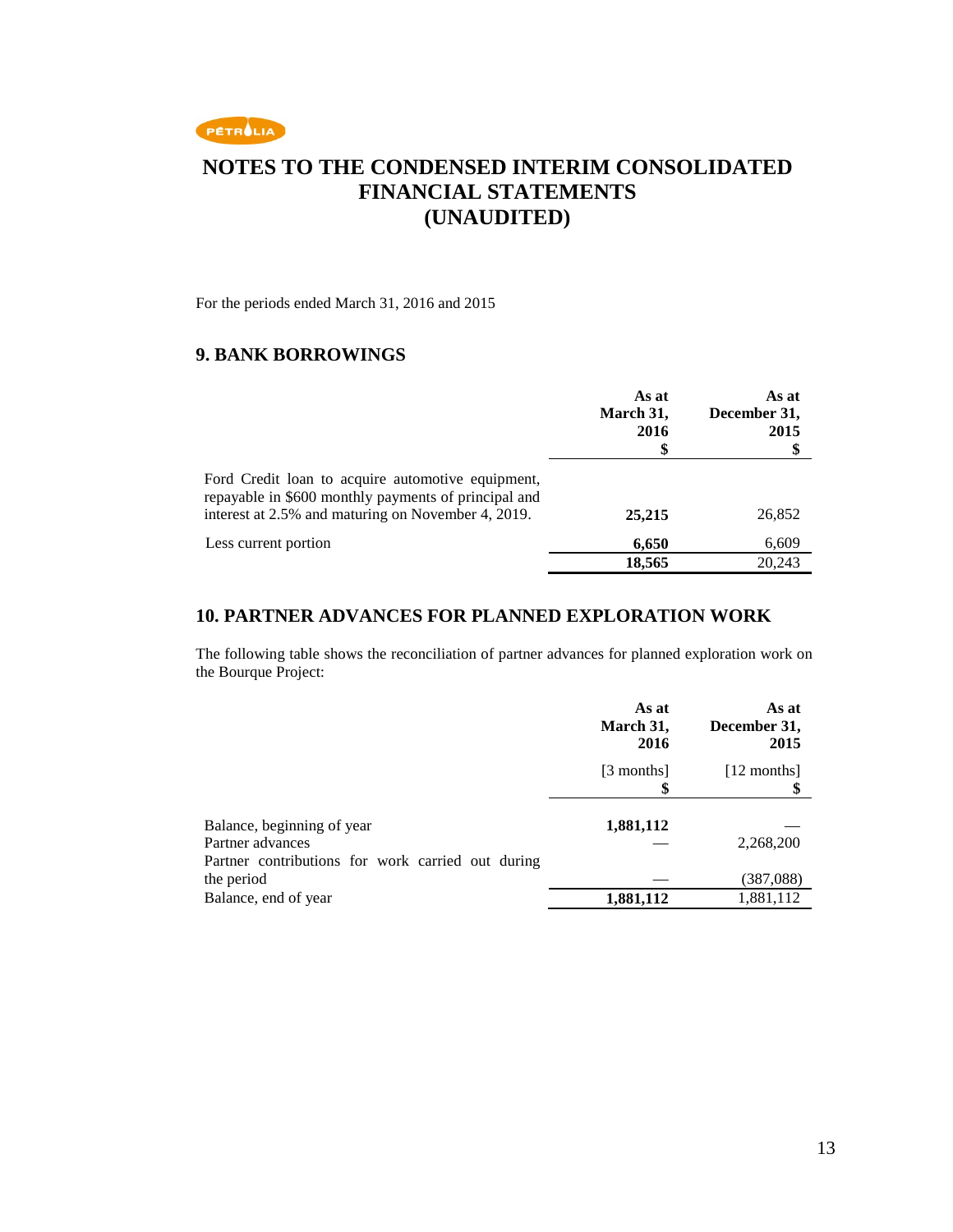

For the periods ended March 31, 2016 and 2015

#### **11. LIABILITY RELATED TO FLOW-THROUGH SHARES**

The following table shows the reconciliation of the liability related to flow-through shares:

|                                                      | As at<br>March 31,<br>2016 | As at<br>December 31,<br>2015 |
|------------------------------------------------------|----------------------------|-------------------------------|
|                                                      | [3 months]                 | [12 months]                   |
|                                                      |                            |                               |
| Balance, beginning of year                           | 363,655                    | 64,942                        |
| Issuance of flow-through shares                      |                            | 802,485                       |
| Reduction of the liability based on the work carried |                            |                               |
| out in respect of which the Company has renounced    |                            |                               |
| the tax deductions                                   | (46, 435)                  | (503, 772)                    |
| Balance, end of year                                 | 317,220                    | 363,655                       |

#### **12. PROVISION FOR SITE RESTORATION**

Management calculates the total provision for future site restoration based on the Company's net share of the estimated costs of abandoning and restoring wells and facilities and the estimated timing of future costs to be incurred.

As at March 31, 2016, the total future estimated amount required to settle obligations related to site restoration, indexed at 2% [December 31, 2015 – 2%], stood at \$1,381,643 [December 31, 2015 – \$1,373,060]. The total future amount was discounted using a weighted average rate of 2.5% [December 31, 2015 – 2.5%] over a horizon ranging from 2 to 20 years [December 31, 2015 – 2- to 20-year horizon]. The total undiscounted amount of the estimated cash flows required to settle these obligations is  $$1,395,500$  [December 31, 2015 –  $$1,395,500$ ].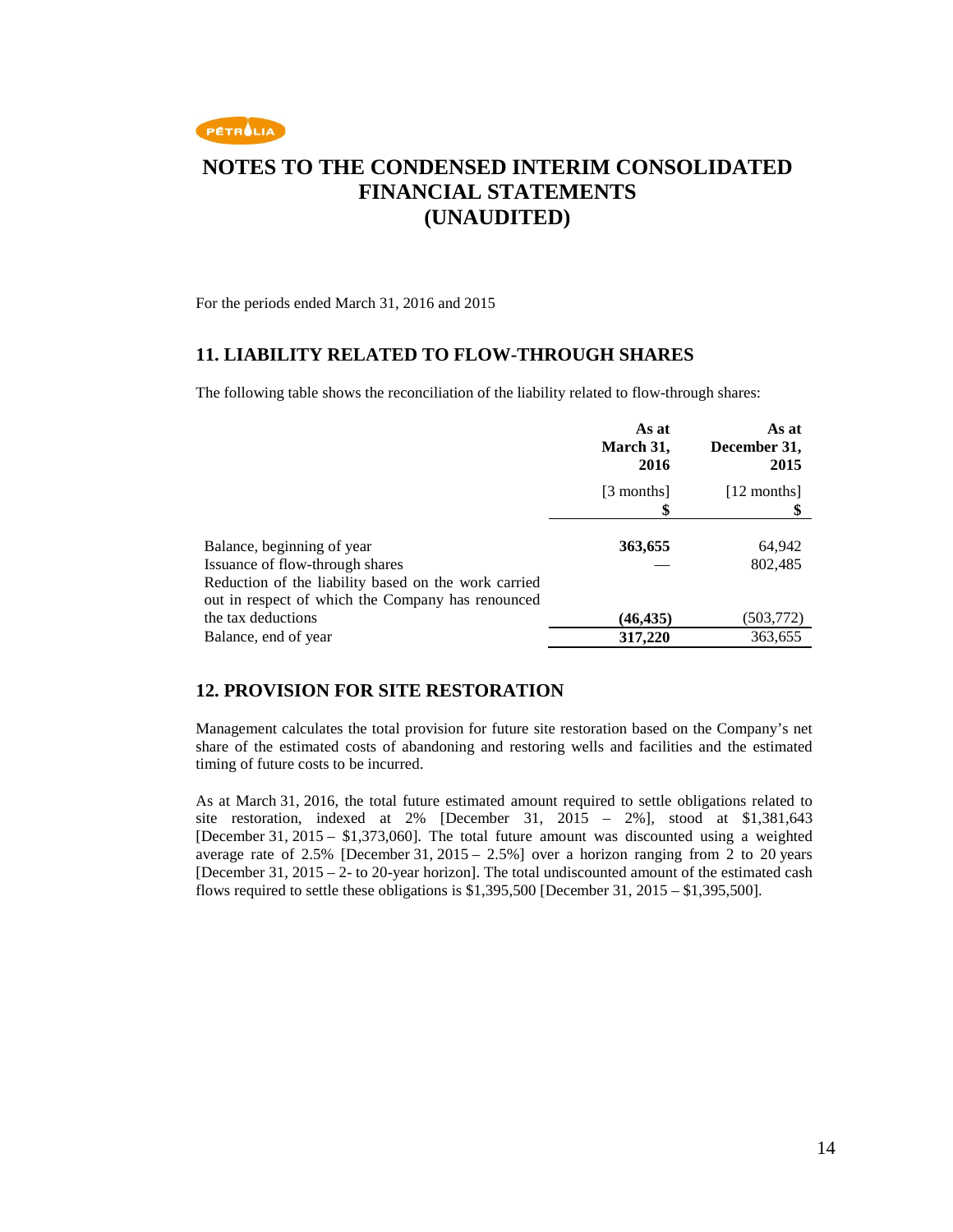

For the periods ended March 31, 2016 and 2015

The following table presents the reconciliation of the provision for site restoration:

|                                | As at<br>March 31,<br>2016<br>[3 months] | As at<br>December 31,<br>2015<br>[12 months] |
|--------------------------------|------------------------------------------|----------------------------------------------|
| Balance, beginning of year     | 1,373,060                                | 816,220                                      |
| Liabilities incurred           |                                          |                                              |
| Accretion expense              | 8,583                                    | 27,108                                       |
| Change in accounting estimates |                                          | 529,732                                      |
| Amount used                    |                                          |                                              |
| Balance, end of year           | 1,381,643                                | 1,373,060                                    |
| Current portion of liability   |                                          |                                              |
|                                | 1,381,643                                | 1,373,060                                    |

#### **13. DEFERRED TAX**

During the quarter ended September 30, 2015, the Company reviewed the calculation of the deferred tax recovery for the first quarter of 2015, adjusting it to \$50,004 from \$142,786. This adjustment resulted in increases in the deferred tax liability by \$92,782 as at March 31, 2015 while the net loss increased and retained earnings decreased by the same amount for the three-month periods ended March 31, 2015. This adjustment also increased net loss per share and net diluted loss per share by \$0.001 for the three-month period ended March 31, 2015.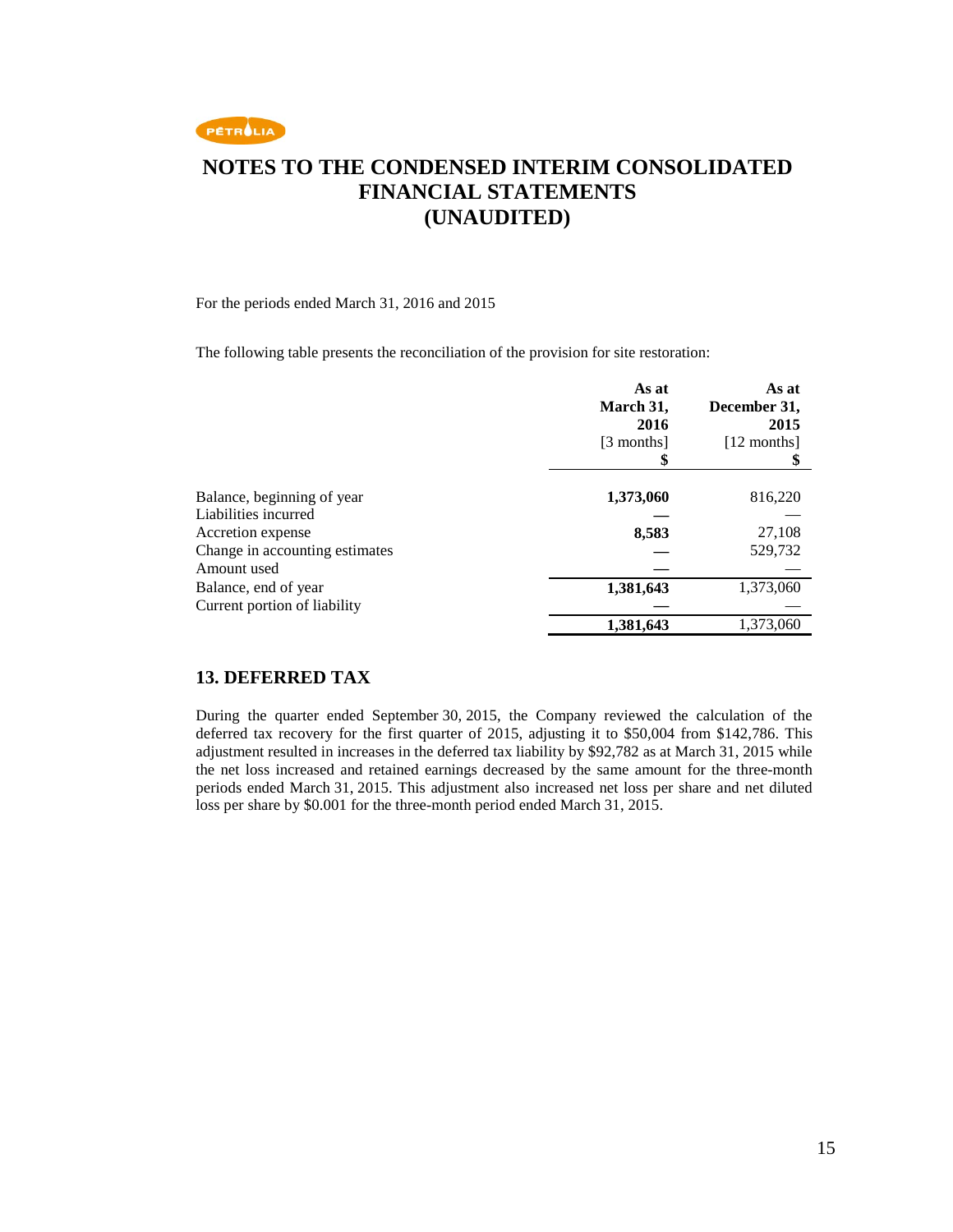

For the periods ended March 31, 2016 and 2015

#### **14. SHARE CAPITAL**

#### **Authorized**

Unlimited number of common, participating, voting shares without par value.

|                                           | As at March 31, 2016<br>[3 months] |              | As at December 31, 2015<br>[12 months] |             |
|-------------------------------------------|------------------------------------|--------------|----------------------------------------|-------------|
|                                           | <b>Number</b><br>of shares         | Amount<br>\$ | <b>Number</b><br>of shares             | Amount<br>S |
| <b>Issued</b>                             |                                    |              |                                        |             |
| Balance, beginning of year                | 92,420,195                         | 64,829,868   | 77.616.695                             | 59.307.265  |
| Share issuance:<br>Shares issued          |                                    |              | 14,803,500                             | 5,880,315   |
| Issuance costs                            |                                    |              |                                        | (489, 346)  |
| Deferred tax related to<br>issuance costs |                                    |              |                                        | 131,634     |
| Balance, end of year                      | 92,420,195                         | 64,829,868   | 92,420,195                             | 64,829,868  |

#### *Share-based payments*

On October 22, 2004, the Company adopted a stock option plan under which it can grant a maximum of 10% of the number of shares outstanding to its directors, officers, key employees and suppliers on a continuous basis. The exercise price of each option equals the market price on the day prior to the grant of the option. All options must be exercised no later than five years after the date of the grant. The options granted to directors vest immediately and for other participants, over a period of three years.

All share-based compensation will be settled in equity. The Company has no legal or constructive obligation to repurchase or settle the options.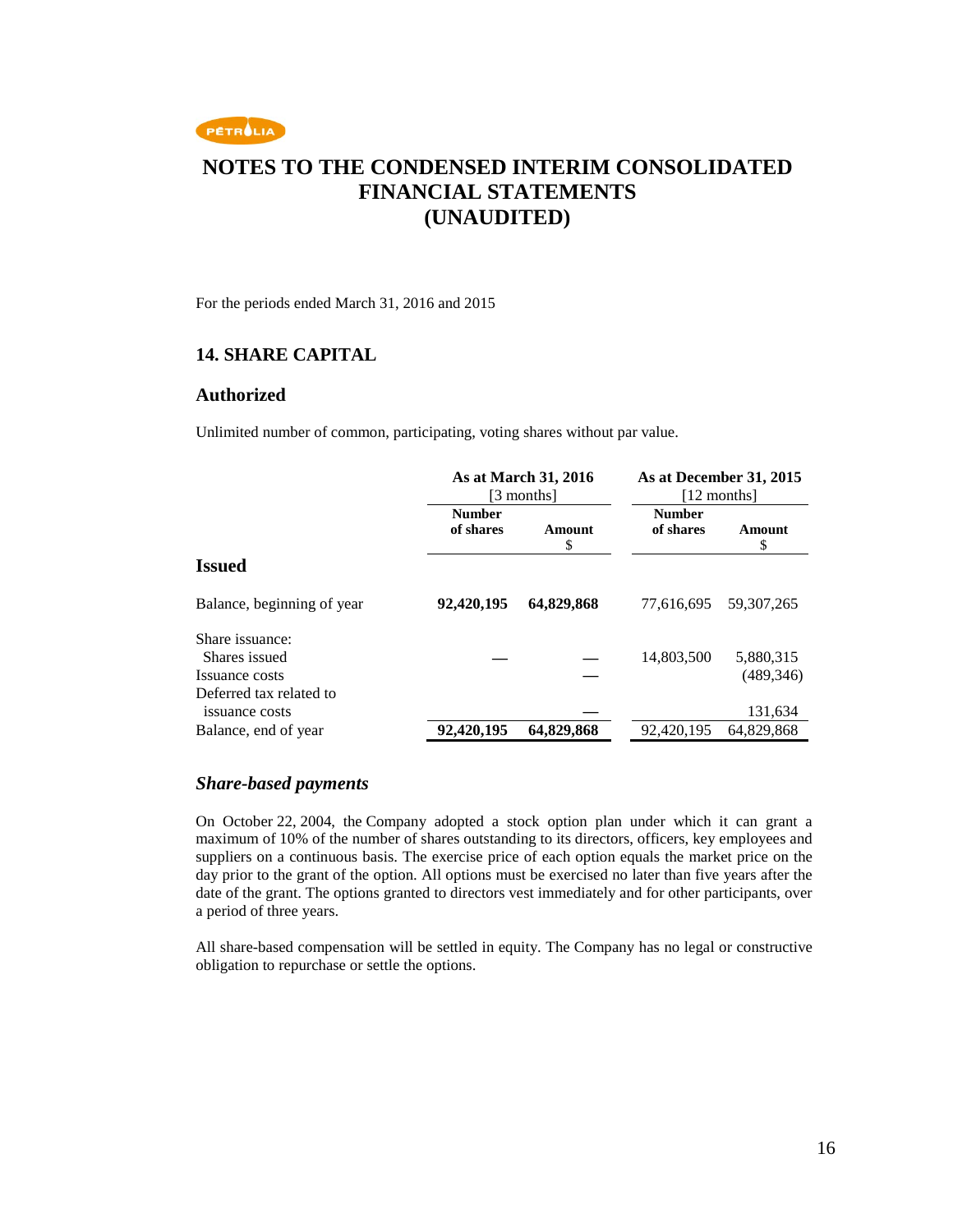

#### For the periods ended March 31, 2016 and 2015

The Company's stock options are detailed as follows for the reporting periods presented:

|                                   | As at March 31, 2016<br>[3 months] |                                               | As at December 31, 2015<br>[12 months] |                                               |
|-----------------------------------|------------------------------------|-----------------------------------------------|----------------------------------------|-----------------------------------------------|
|                                   | Number of<br>options               | Weighted<br>average<br>exercise<br>price<br>S | Number of<br>options                   | Weighted<br>average<br>exercise<br>price<br>S |
| Outstanding, beginning of period  | 8,575,000                          | 0.87                                          | 7,522,500                              | 0.97                                          |
| Granted<br>Exercised<br>Forfeited | (465,000)                          | 0.85                                          | 1,950,000<br>(897,500)                 | 0.36<br>0.65                                  |
| Outstanding, end of period        | 8,110,000                          | 0.87                                          | 8,575,000                              | 0.87                                          |
| Exercisable                       | 6,528,750                          | 0.98                                          | 6,867,500                              | 0.97                                          |

### **15. LOSS PER SHARE**

Basic loss per share is calculated by dividing net loss for the fiscal year by the weighted average number of common shares outstanding during the period. In calculating diluted loss per share for the periods ended March 31, 2016 and 2015, potential common shares, such as certain options and warrants, were not included as they would have the effect of decreasing the loss per share, which would be antidilutive.

Both basic and diluted loss per share have been calculated using net loss for the period as the numerator, therefore no adjustment to loss was necessary. The weighted average number of common shares outstanding is increased by the weighted average number of additional common shares that would have been outstanding had all the potentially dilutive shares been converted.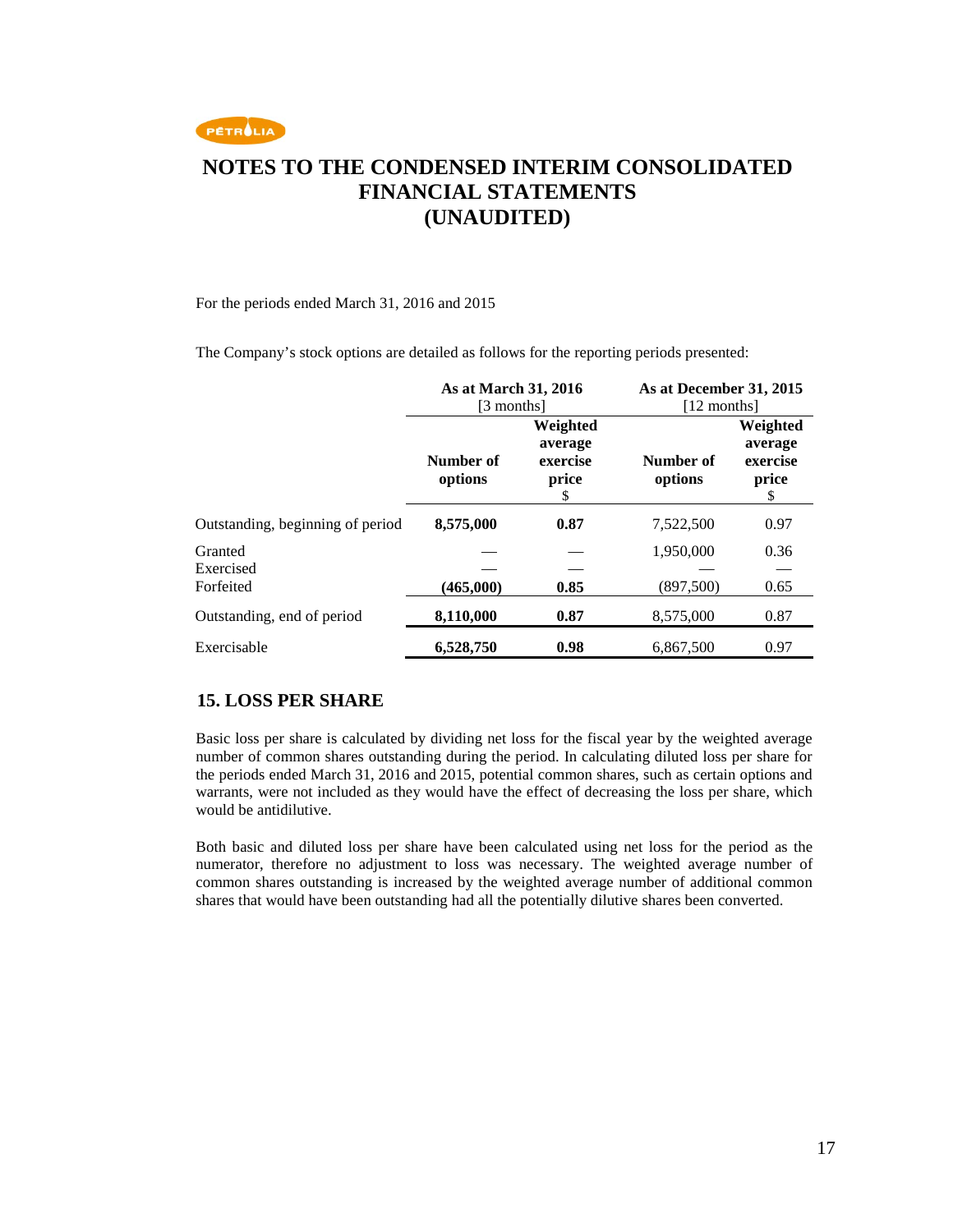

For the periods ended March 31, 2016 and 2015

|                                                                                      | As at<br>March 31,     | As at<br>March 31,     |
|--------------------------------------------------------------------------------------|------------------------|------------------------|
|                                                                                      | 2016                   | 2015                   |
|                                                                                      | [3 months]             | [3 months]             |
|                                                                                      |                        | [Restated]             |
|                                                                                      |                        | [Note $13$ ]]          |
| Net loss                                                                             | \$(307,835)            | \$(305,523)            |
| Weighted average number of shares – basic<br>Dilutive effect of warrants and options | 92,420,195             | 77,616,695             |
| Weighted average number of diluted shares                                            | 92,420,195             | 77,616,695             |
| Basic net loss per share<br>Diluted net loss per share                               | \$(0.003)<br>\$(0.003) | \$(0.004)<br>\$(0.004) |

### **16. RELATED PARTY TRANSACTIONS**

The Company's related parties include other related parties and key management personnel, as described below.

None of the transactions involve special terms or conditions and no guarantees were given or received. Outstanding balances are usually settled in cash.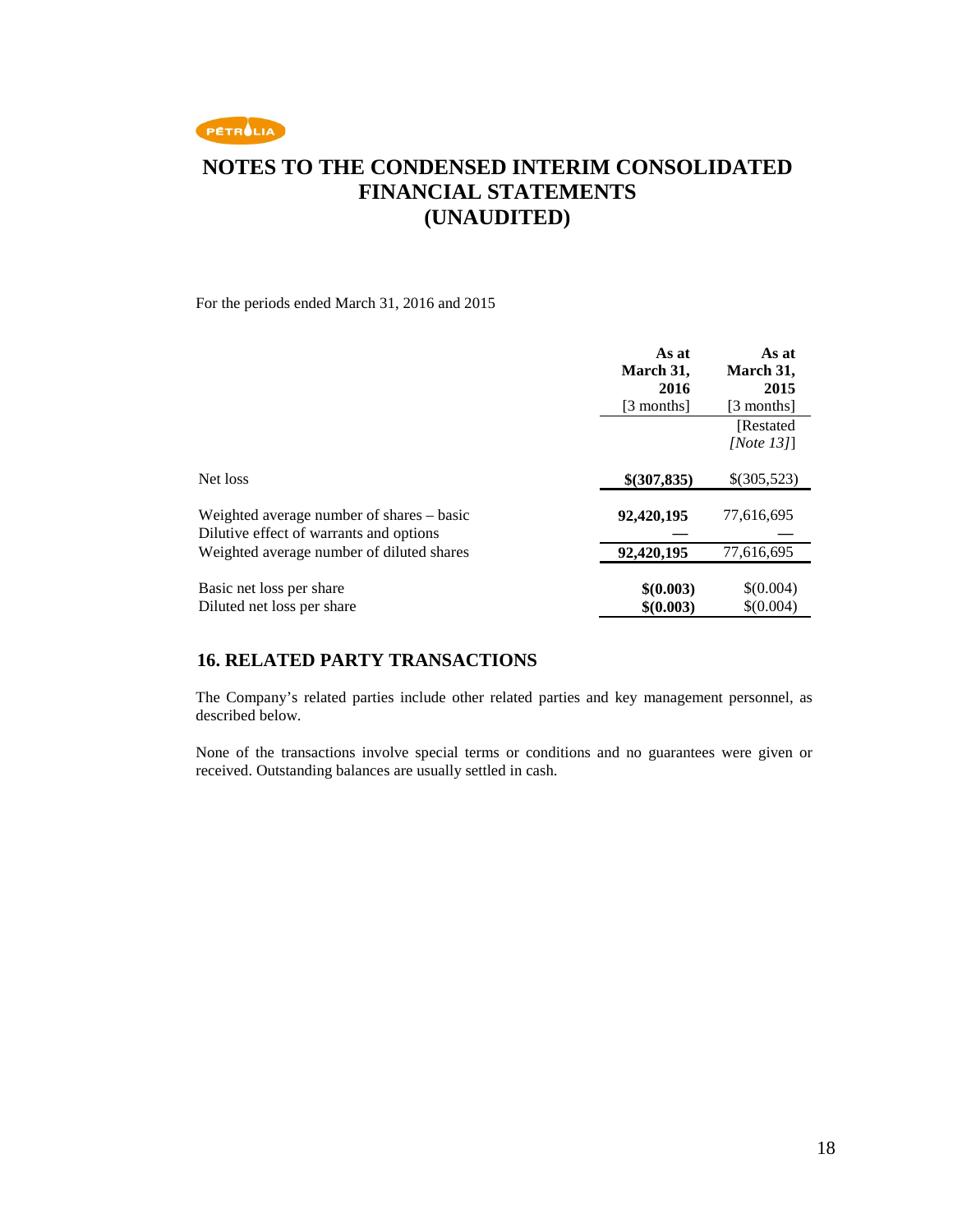

For the periods ended March 31, 2016 and 2015

#### **Transactions with key management personnel**

Key management personnel compensation includes the following expenses:

|                                    | As at<br>March 31,<br>2016<br>[3 months] | As at<br>March 31,<br>2015<br>[3 months] |
|------------------------------------|------------------------------------------|------------------------------------------|
|                                    |                                          |                                          |
| Short-term employee benefits:      |                                          |                                          |
| Salaries and employee benefits     | 96,793                                   | 371,546                                  |
| Director fees                      | 37,735                                   | 32,250                                   |
| Total short-term employee benefits | 134,528                                  | 403,796                                  |
| Fees                               | 21,450                                   | 29,150                                   |
| Share-based compensation           |                                          | 22,275                                   |
| Total compensation                 | 155,978                                  | 455,221                                  |

During the periods ended March 31, 2016 and 2015, no options granted under the stock option plan were exercised by key management personnel.

#### **Related companies and other parties**

Transactions were carried out:

With a company in which a director is a majority shareholder:

|                     | As at<br>March 31, | As at<br>March 31, |
|---------------------|--------------------|--------------------|
|                     | 2016               | 2015               |
|                     | [3 months]         | [3 months]         |
|                     |                    | \$                 |
| Comprehensive loss: |                    |                    |
| Other expenses      | 3,900              | 5,300              |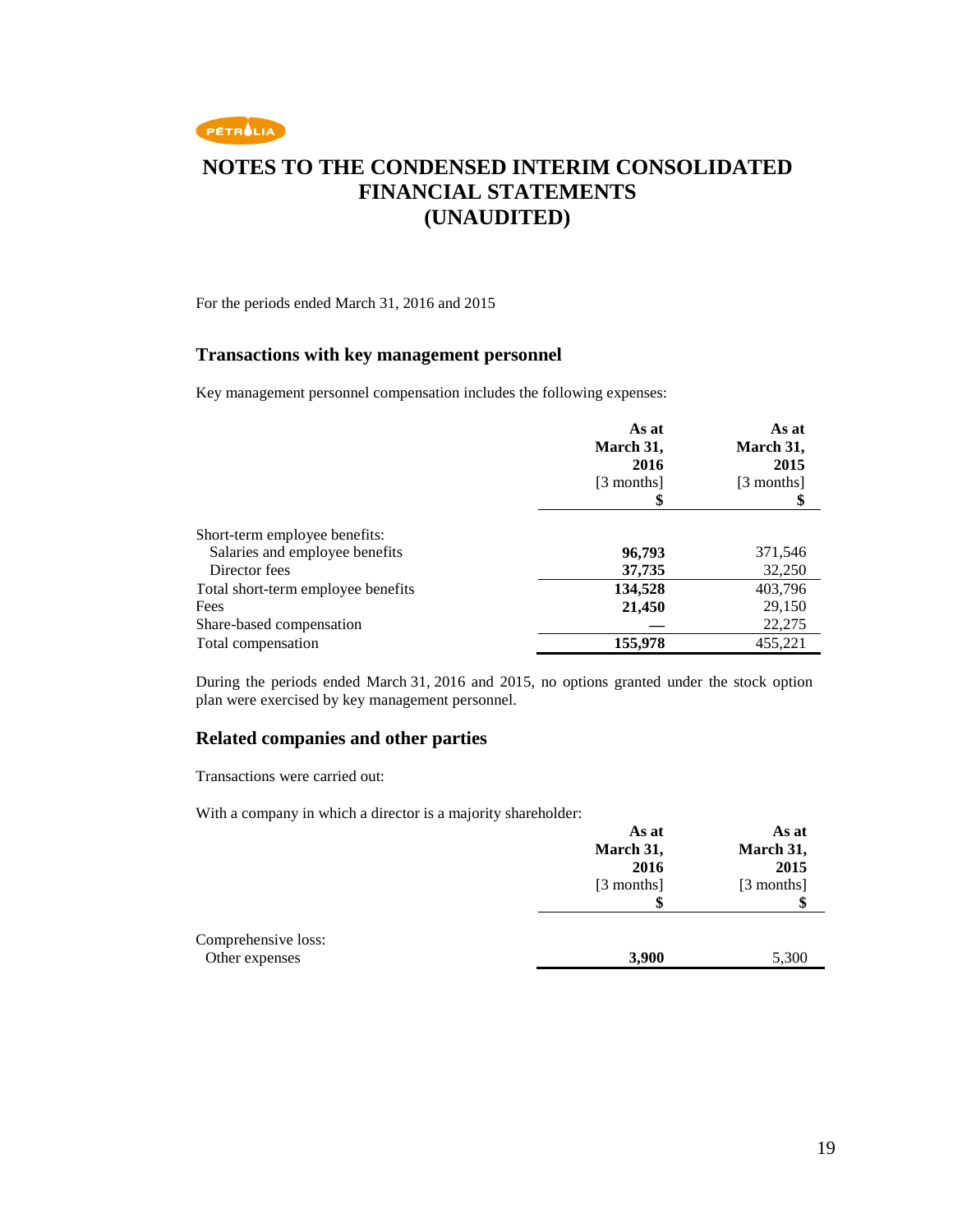

For the periods ended March 31, 2016 and 2015

With an associate:

|                                           | As at<br>March 31,<br>2016<br>[3 months] | As at<br>March 31,<br>2015<br>[3 months] |
|-------------------------------------------|------------------------------------------|------------------------------------------|
|                                           |                                          |                                          |
| Comprehensive loss:<br>Project management | 10,362                                   | 8,281                                    |

As at March 31, 2016, an amount of \$298,168 [December 31, 2015 – \$944,309] was receivable from Anticosti Hydrocarbons L.P.

In addition, as at March 31, 2016, a contribution of \$20,924 [December 31, 2015 – \$19,637] was payable to Anticosti Hydrocarbons L.P., while a contribution of \$11,293 [December 31, 2015 – \$10,120] was payable to Anticosti Hydrocarbons General Partner Inc.

These transactions were in the normal course of business and measured at the exchange amount, which is the amount of consideration established and agreed to by the related parties.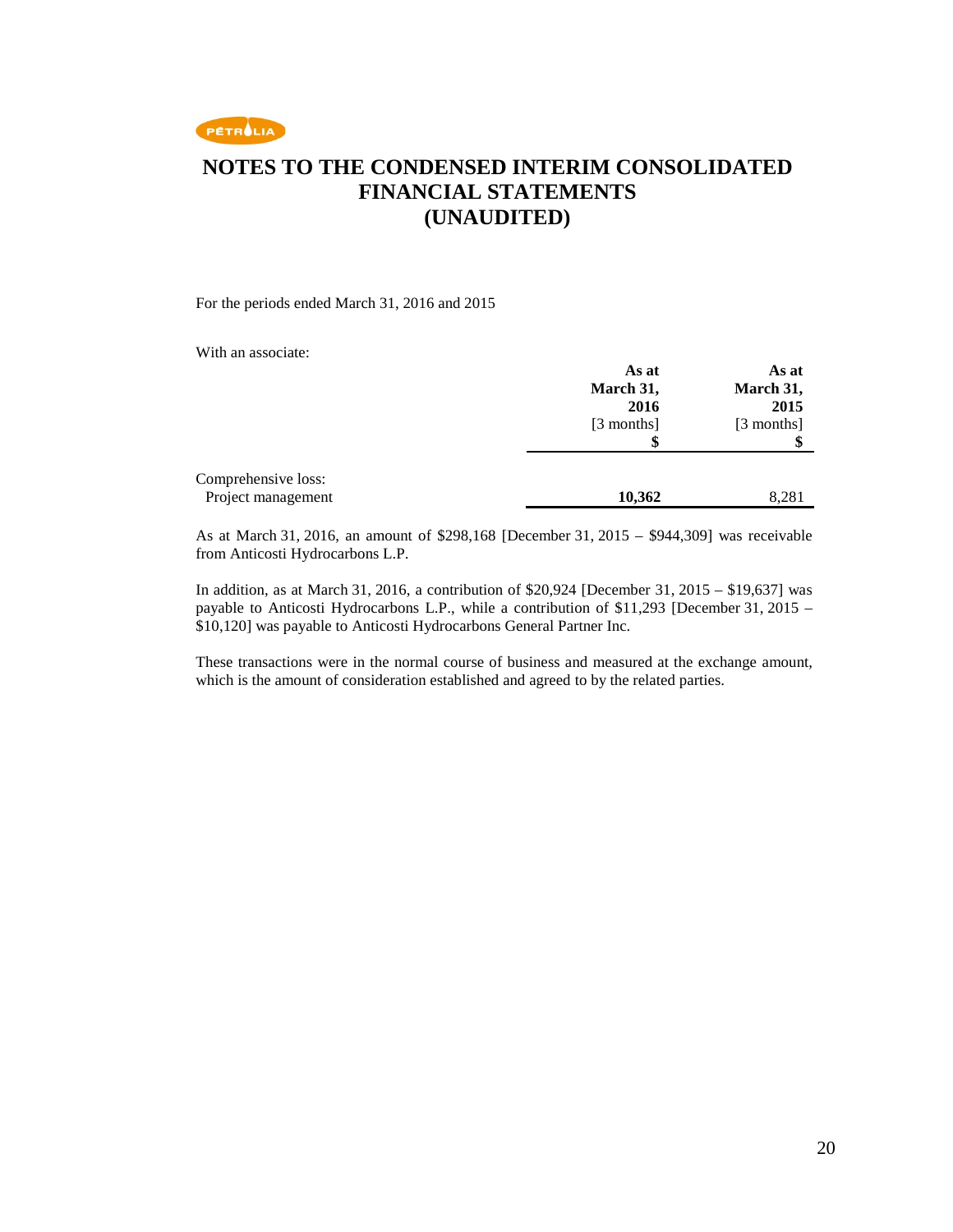

For the periods ended March 31, 2016 and 2015

#### **17. FINANCIAL INSTRUMENTS**

Financial assets and financial liabilities are measured at fair value or amortized cost. The classification of financial instruments as well as their carrying amounts and fair values are presented in the table below:

|                                                    | As at March 31, 2016 |                         |                     |                     |
|----------------------------------------------------|----------------------|-------------------------|---------------------|---------------------|
|                                                    | <b>Fair value</b>    |                         | <b>Other</b>        | <b>Total</b>        |
|                                                    | through profit       | <b>Loans</b> and        | financial           | carrying            |
|                                                    | or loss              | receivables             | <b>liabilities</b>  | amount              |
|                                                    | \$                   | \$                      | \$                  | \$                  |
| <b>Financial asset</b>                             |                      |                         |                     |                     |
| Cash and cash equivalents <sup>1</sup>             | 5,063,806            |                         |                     | 5,063,806           |
| Receivables <sup>2</sup>                           |                      | 892,270                 |                     | 892,270             |
|                                                    | 5,063,806            | 892,270                 |                     | 5,956,076           |
|                                                    |                      |                         |                     |                     |
| <b>Financial liability</b>                         |                      |                         |                     |                     |
| Trade and other payables                           |                      |                         | 2,001,103           | 2,001,103           |
| <b>Bank borrowings</b>                             |                      |                         | 25,215              | 25,215              |
|                                                    |                      |                         | 2,026,318           | 2,026,318           |
|                                                    |                      |                         |                     |                     |
|                                                    |                      | As at December 31, 2015 |                     |                     |
|                                                    | <b>Fair value</b>    |                         | Other               | <b>Total</b>        |
|                                                    | through profit       | <b>Loans</b> and        | financial           | carrying            |
|                                                    | or loss              | receivables             | <b>liabilities</b>  | amount              |
|                                                    | \$                   | \$                      | \$                  | \$                  |
|                                                    |                      |                         |                     |                     |
| <b>Financial asset</b>                             |                      |                         |                     |                     |
| Cash and cash equivalents <sup>1</sup>             | 7,522,772            |                         |                     | 7,522,772           |
| Receivables <sup>2</sup>                           |                      | 1,418,438               |                     | 1,418,438           |
|                                                    | 7,522,772            | 1,418,438               |                     | 8,941,210           |
|                                                    |                      |                         |                     |                     |
|                                                    |                      |                         |                     |                     |
| <b>Financial liability</b>                         |                      |                         |                     |                     |
| Trade and other payables<br><b>Bank borrowings</b> |                      |                         | 3,963,782<br>26,852 | 3,963,782<br>26,852 |

<sup>1</sup> Fair value of cash and cash equivalents is equal to the carrying amount.

<sup>2</sup> Excluding tax credits and commodity taxes as these amounts do not represent a contractual right to receive an amount.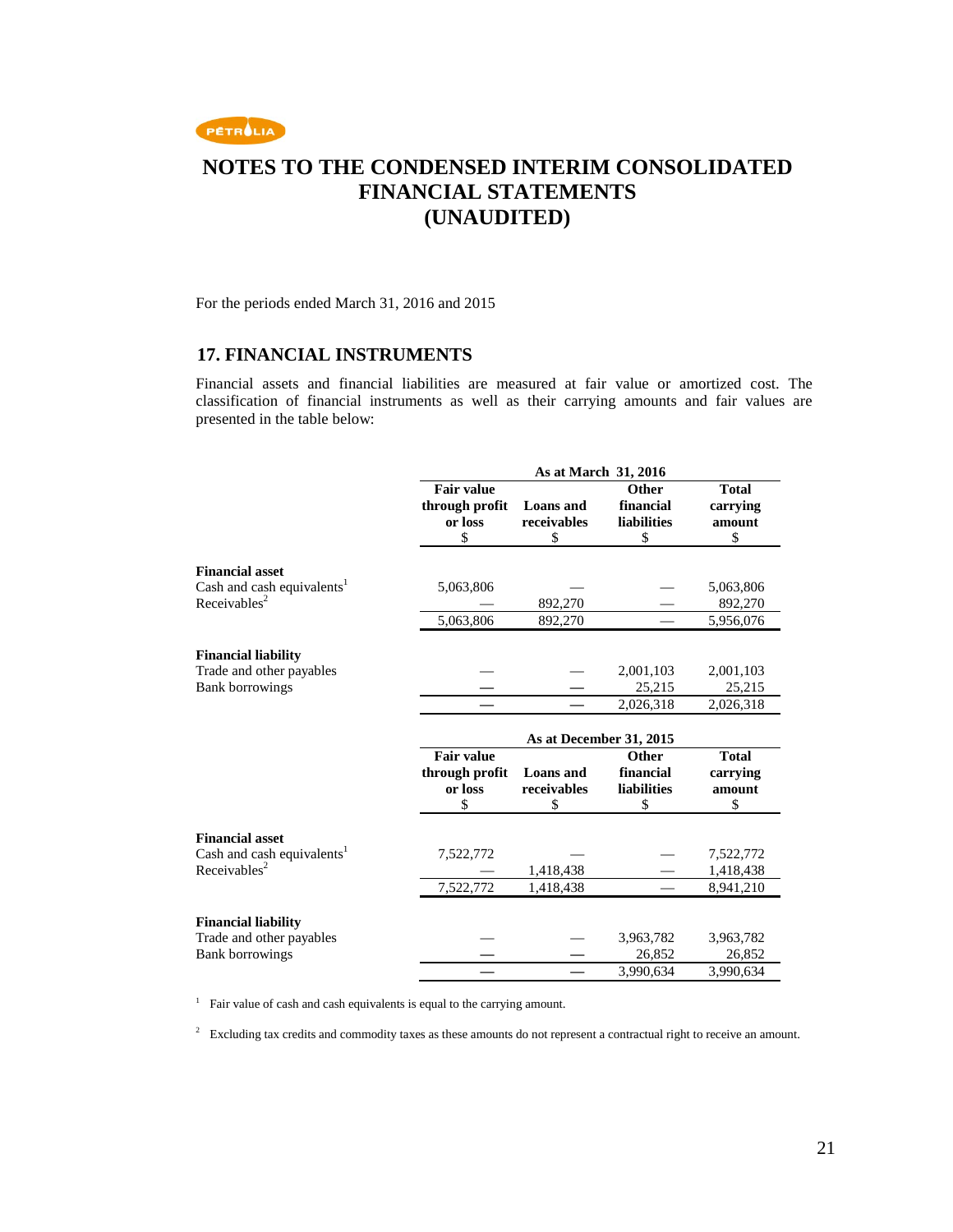

For the periods ended March 31, 2016 and 2015

#### **18. CONTINGENCIES**

#### **Financing**

The Company is financed in part by the issue of flow-through shares. However, although it has taken all the necessary measures in this regard, there is no guarantee that the funds spent by the Company regarding these shares will be deemed eligible by tax authorities in the event of an audit. Refusal of certain expenses by the tax authorities would have a negative tax impact for investors. Exploration work commitments that are not respected are subject to a combined tax rate of 26.9% [Canada and Québec]. During the year ended December 31, 2015, the Company received an amount of \$3,712,800 following the issue of flow-through shares for which it waived the tax deductions. This amount must be incurred by December 31, 2016. As at March 31, 2016, the remaining eligible expenses to be incurred totalled \$1,864,173 [December 31, 2015 – \$2,041,067].

#### **Environment**

The Company's operations are regulated by governmental laws relating to environmental protection. Environmental consequences are difficult to predict, whether in terms of their outcomes, timing or impact. Currently, to the best of management's knowledge, the Company is operating in compliance with current legislation. The Company is currently in the process of renewing the guarantees provided to the Ministère des Ressources naturelles to secure the completion of certain site closures. During the three-month period ended March 31, 2016, guarantee deposits amounting to \$300,000 were paid by the Company under performance guarantees. Letters of guarantee amounting to \$480,000 were issued by a financial institution to the Ministère des Ressources naturelles to guarantee the completion of certain site closures.

### **Litigation**

The Company is subject to certain legal disputes in the normal course of business. Management believes that the Company has set aside sufficient provisions to cover potential losses in relation to such litigation.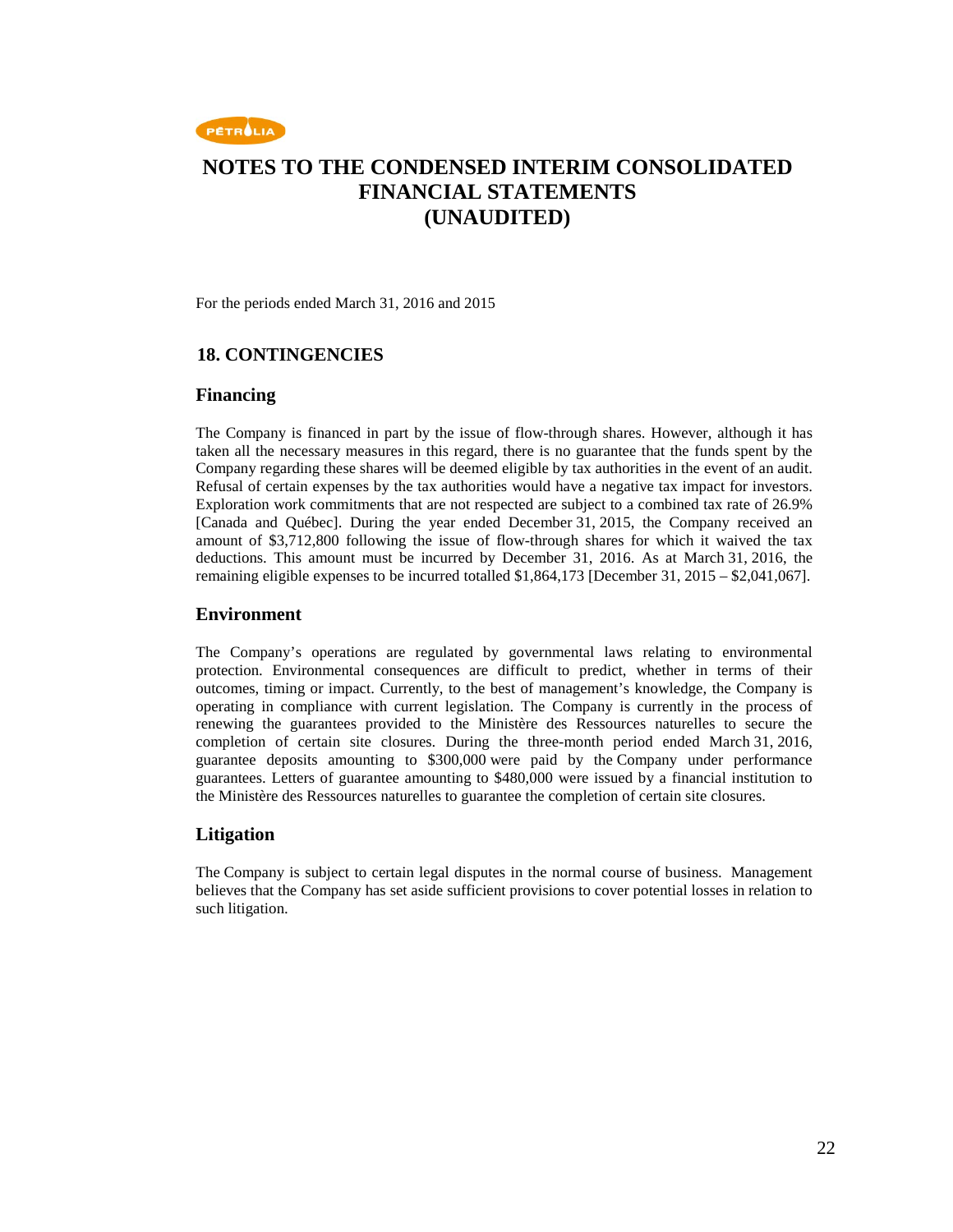

For the periods ended March 31, 2016 and 2015

### **19. SUPPLEMENTAL CASH FLOW INFORMATION**

#### **Items not affecting cash and cash equivalents**

| $\frac{1}{2}$                                               | 2016<br>[3 months]<br>S | 2015<br>[3 months]<br>\$ |
|-------------------------------------------------------------|-------------------------|--------------------------|
| Receivables related to exploration and evaluation assets    | 50,727                  | (133, 559)               |
| Trade payables related to exploration and evaluation assets | 1,027,142               | 2,307,631                |
| Additions to property, plant and equipment included under   |                         |                          |
| trade payables                                              | 892                     |                          |
| Share issuance costs included in trade payables             | 85,030                  |                          |
| Contributions to associates included under other payables   | (2,460)                 |                          |
| <b>Other information</b>                                    |                         |                          |
| Interest paid                                               | 164                     | 204                      |
| Interest received                                           | 17,979                  | 7,717                    |

### **Cash and cash equivalents comprise:**

|                                                           | As at<br>March 31,<br>2016<br>[3 months] | As at<br>March 31,<br>2015<br>[3 months] |
|-----------------------------------------------------------|------------------------------------------|------------------------------------------|
| Cash                                                      | 2,882,826                                | 862,526                                  |
| Guaranteed investment certificates (redeemable on demand) | 2,180,980<br>5,063,806                   | 2,223,643<br>3,086,169                   |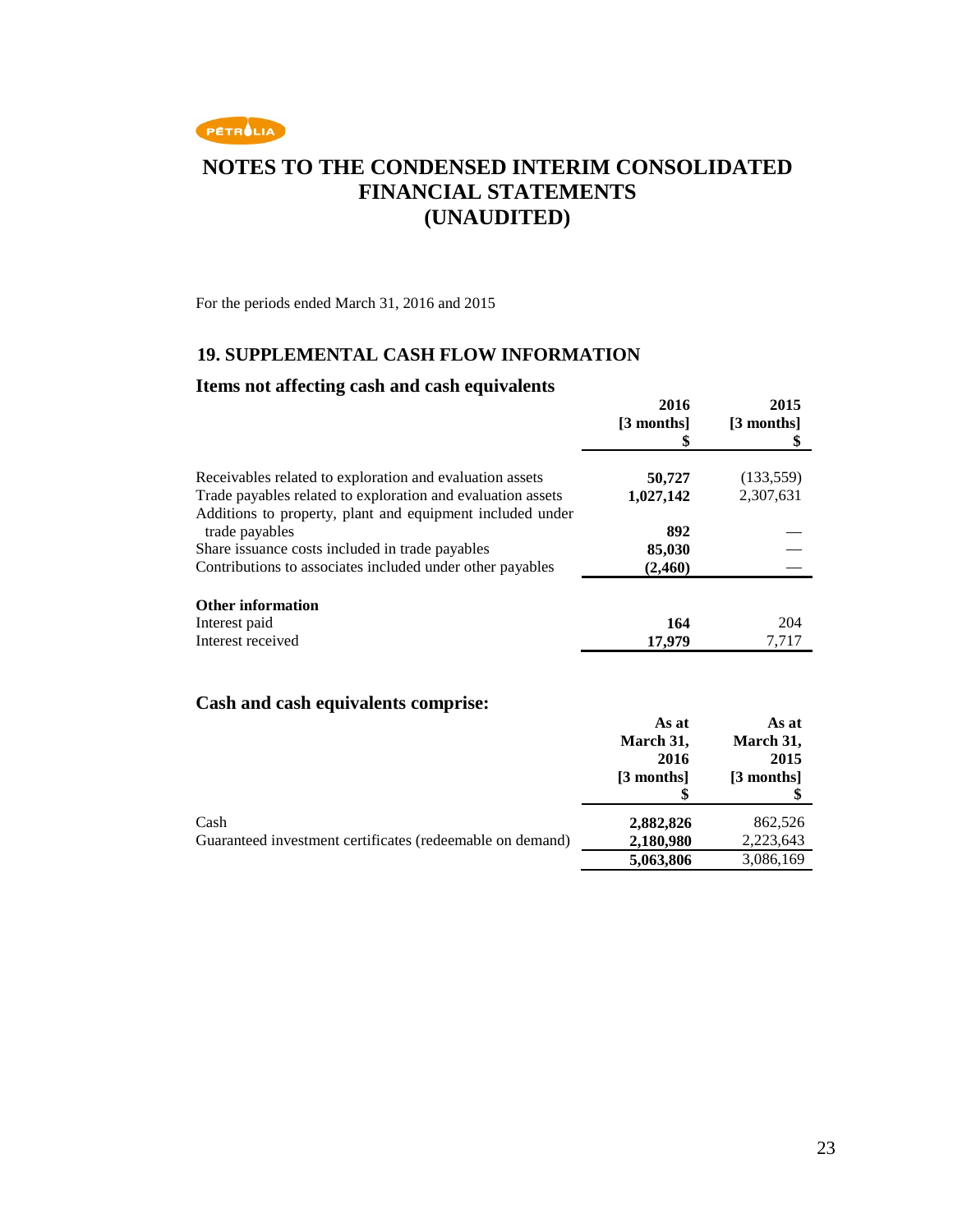

# **ADMINISTRATIVE AND OPERATING EXPENSES**

For the periods ended March 31

#### **Schedule A**

| [3 months]<br>[3 months]<br>\$<br>\$<br><b>Administrative expenses</b><br>Share-based compensation<br>22,275<br>Salaries and employee benefits<br>226,573<br>211,422<br>21,450<br>29,150<br>Fees<br>9,885<br>Insurance<br>12,888<br>Maintenance and office supplies<br>20,400<br>22,952<br>Board of Directors fees<br>51,283<br>41,231<br>Shareholder reporting<br>6,415<br>14,626<br>Rent<br>14,888<br>34,562<br>Amortization of deferred lease inducements<br>(6,850)<br>(6, 850)<br>Promotion and entertainment<br>1,559<br>7,764<br>Travel<br>12,272<br>12,889<br>Professional services<br>81,940<br>24,912<br>Telecommunications<br>5,920<br>6,117<br>Depreciation of property, plant and equipment<br>6,332<br>6,150<br>Gain on disposal of property, plant and equipment<br>(125)<br>18,704<br>Other expenses<br>5,177<br>470,646<br>Total administrative expenses before re-invoicing of expenses<br>445,265<br>Re-invoicing of expenses<br>(84, 784)<br>(30, 544)<br>385,862<br>414,721<br><b>Schedule B</b><br><b>Operating expenses</b><br>Salaries and employee benefits<br>229,549<br>528,876<br>Insurance<br>462<br>446<br>Maintenance and office supplies<br>853<br>310<br>Travel<br>1,182<br>3,245<br>Training<br>12,132<br>Rent<br>20,127<br>39,498<br>Telecommunications<br>584<br>1,042<br>Depreciation of property, plant and equipment<br>15,426<br>18,444<br>164<br>Other expenses<br>204<br>Total operating expenses before re-invoicing of<br>expenses and transfer to exploration and evaluation assets<br>268,347<br>604,197<br>Re-invoicing of expenses <sup>1</sup><br>(106,770)<br>(98, 884)<br>Transfer to exploration and evaluation assets<br>(161, 577)<br>(505, 313) | 2016 | 2015 |
|--------------------------------------------------------------------------------------------------------------------------------------------------------------------------------------------------------------------------------------------------------------------------------------------------------------------------------------------------------------------------------------------------------------------------------------------------------------------------------------------------------------------------------------------------------------------------------------------------------------------------------------------------------------------------------------------------------------------------------------------------------------------------------------------------------------------------------------------------------------------------------------------------------------------------------------------------------------------------------------------------------------------------------------------------------------------------------------------------------------------------------------------------------------------------------------------------------------------------------------------------------------------------------------------------------------------------------------------------------------------------------------------------------------------------------------------------------------------------------------------------------------------------------------------------------------------------------------------------------------------------------------------------------------------------------------------------------|------|------|
|                                                                                                                                                                                                                                                                                                                                                                                                                                                                                                                                                                                                                                                                                                                                                                                                                                                                                                                                                                                                                                                                                                                                                                                                                                                                                                                                                                                                                                                                                                                                                                                                                                                                                                        |      |      |
|                                                                                                                                                                                                                                                                                                                                                                                                                                                                                                                                                                                                                                                                                                                                                                                                                                                                                                                                                                                                                                                                                                                                                                                                                                                                                                                                                                                                                                                                                                                                                                                                                                                                                                        |      |      |
|                                                                                                                                                                                                                                                                                                                                                                                                                                                                                                                                                                                                                                                                                                                                                                                                                                                                                                                                                                                                                                                                                                                                                                                                                                                                                                                                                                                                                                                                                                                                                                                                                                                                                                        |      |      |
|                                                                                                                                                                                                                                                                                                                                                                                                                                                                                                                                                                                                                                                                                                                                                                                                                                                                                                                                                                                                                                                                                                                                                                                                                                                                                                                                                                                                                                                                                                                                                                                                                                                                                                        |      |      |
|                                                                                                                                                                                                                                                                                                                                                                                                                                                                                                                                                                                                                                                                                                                                                                                                                                                                                                                                                                                                                                                                                                                                                                                                                                                                                                                                                                                                                                                                                                                                                                                                                                                                                                        |      |      |
|                                                                                                                                                                                                                                                                                                                                                                                                                                                                                                                                                                                                                                                                                                                                                                                                                                                                                                                                                                                                                                                                                                                                                                                                                                                                                                                                                                                                                                                                                                                                                                                                                                                                                                        |      |      |
|                                                                                                                                                                                                                                                                                                                                                                                                                                                                                                                                                                                                                                                                                                                                                                                                                                                                                                                                                                                                                                                                                                                                                                                                                                                                                                                                                                                                                                                                                                                                                                                                                                                                                                        |      |      |
|                                                                                                                                                                                                                                                                                                                                                                                                                                                                                                                                                                                                                                                                                                                                                                                                                                                                                                                                                                                                                                                                                                                                                                                                                                                                                                                                                                                                                                                                                                                                                                                                                                                                                                        |      |      |
|                                                                                                                                                                                                                                                                                                                                                                                                                                                                                                                                                                                                                                                                                                                                                                                                                                                                                                                                                                                                                                                                                                                                                                                                                                                                                                                                                                                                                                                                                                                                                                                                                                                                                                        |      |      |
|                                                                                                                                                                                                                                                                                                                                                                                                                                                                                                                                                                                                                                                                                                                                                                                                                                                                                                                                                                                                                                                                                                                                                                                                                                                                                                                                                                                                                                                                                                                                                                                                                                                                                                        |      |      |
|                                                                                                                                                                                                                                                                                                                                                                                                                                                                                                                                                                                                                                                                                                                                                                                                                                                                                                                                                                                                                                                                                                                                                                                                                                                                                                                                                                                                                                                                                                                                                                                                                                                                                                        |      |      |
|                                                                                                                                                                                                                                                                                                                                                                                                                                                                                                                                                                                                                                                                                                                                                                                                                                                                                                                                                                                                                                                                                                                                                                                                                                                                                                                                                                                                                                                                                                                                                                                                                                                                                                        |      |      |
|                                                                                                                                                                                                                                                                                                                                                                                                                                                                                                                                                                                                                                                                                                                                                                                                                                                                                                                                                                                                                                                                                                                                                                                                                                                                                                                                                                                                                                                                                                                                                                                                                                                                                                        |      |      |
|                                                                                                                                                                                                                                                                                                                                                                                                                                                                                                                                                                                                                                                                                                                                                                                                                                                                                                                                                                                                                                                                                                                                                                                                                                                                                                                                                                                                                                                                                                                                                                                                                                                                                                        |      |      |
|                                                                                                                                                                                                                                                                                                                                                                                                                                                                                                                                                                                                                                                                                                                                                                                                                                                                                                                                                                                                                                                                                                                                                                                                                                                                                                                                                                                                                                                                                                                                                                                                                                                                                                        |      |      |
|                                                                                                                                                                                                                                                                                                                                                                                                                                                                                                                                                                                                                                                                                                                                                                                                                                                                                                                                                                                                                                                                                                                                                                                                                                                                                                                                                                                                                                                                                                                                                                                                                                                                                                        |      |      |
|                                                                                                                                                                                                                                                                                                                                                                                                                                                                                                                                                                                                                                                                                                                                                                                                                                                                                                                                                                                                                                                                                                                                                                                                                                                                                                                                                                                                                                                                                                                                                                                                                                                                                                        |      |      |
|                                                                                                                                                                                                                                                                                                                                                                                                                                                                                                                                                                                                                                                                                                                                                                                                                                                                                                                                                                                                                                                                                                                                                                                                                                                                                                                                                                                                                                                                                                                                                                                                                                                                                                        |      |      |
|                                                                                                                                                                                                                                                                                                                                                                                                                                                                                                                                                                                                                                                                                                                                                                                                                                                                                                                                                                                                                                                                                                                                                                                                                                                                                                                                                                                                                                                                                                                                                                                                                                                                                                        |      |      |
|                                                                                                                                                                                                                                                                                                                                                                                                                                                                                                                                                                                                                                                                                                                                                                                                                                                                                                                                                                                                                                                                                                                                                                                                                                                                                                                                                                                                                                                                                                                                                                                                                                                                                                        |      |      |
|                                                                                                                                                                                                                                                                                                                                                                                                                                                                                                                                                                                                                                                                                                                                                                                                                                                                                                                                                                                                                                                                                                                                                                                                                                                                                                                                                                                                                                                                                                                                                                                                                                                                                                        |      |      |
|                                                                                                                                                                                                                                                                                                                                                                                                                                                                                                                                                                                                                                                                                                                                                                                                                                                                                                                                                                                                                                                                                                                                                                                                                                                                                                                                                                                                                                                                                                                                                                                                                                                                                                        |      |      |
|                                                                                                                                                                                                                                                                                                                                                                                                                                                                                                                                                                                                                                                                                                                                                                                                                                                                                                                                                                                                                                                                                                                                                                                                                                                                                                                                                                                                                                                                                                                                                                                                                                                                                                        |      |      |
|                                                                                                                                                                                                                                                                                                                                                                                                                                                                                                                                                                                                                                                                                                                                                                                                                                                                                                                                                                                                                                                                                                                                                                                                                                                                                                                                                                                                                                                                                                                                                                                                                                                                                                        |      |      |
|                                                                                                                                                                                                                                                                                                                                                                                                                                                                                                                                                                                                                                                                                                                                                                                                                                                                                                                                                                                                                                                                                                                                                                                                                                                                                                                                                                                                                                                                                                                                                                                                                                                                                                        |      |      |
|                                                                                                                                                                                                                                                                                                                                                                                                                                                                                                                                                                                                                                                                                                                                                                                                                                                                                                                                                                                                                                                                                                                                                                                                                                                                                                                                                                                                                                                                                                                                                                                                                                                                                                        |      |      |
|                                                                                                                                                                                                                                                                                                                                                                                                                                                                                                                                                                                                                                                                                                                                                                                                                                                                                                                                                                                                                                                                                                                                                                                                                                                                                                                                                                                                                                                                                                                                                                                                                                                                                                        |      |      |
|                                                                                                                                                                                                                                                                                                                                                                                                                                                                                                                                                                                                                                                                                                                                                                                                                                                                                                                                                                                                                                                                                                                                                                                                                                                                                                                                                                                                                                                                                                                                                                                                                                                                                                        |      |      |
|                                                                                                                                                                                                                                                                                                                                                                                                                                                                                                                                                                                                                                                                                                                                                                                                                                                                                                                                                                                                                                                                                                                                                                                                                                                                                                                                                                                                                                                                                                                                                                                                                                                                                                        |      |      |
|                                                                                                                                                                                                                                                                                                                                                                                                                                                                                                                                                                                                                                                                                                                                                                                                                                                                                                                                                                                                                                                                                                                                                                                                                                                                                                                                                                                                                                                                                                                                                                                                                                                                                                        |      |      |
|                                                                                                                                                                                                                                                                                                                                                                                                                                                                                                                                                                                                                                                                                                                                                                                                                                                                                                                                                                                                                                                                                                                                                                                                                                                                                                                                                                                                                                                                                                                                                                                                                                                                                                        |      |      |
|                                                                                                                                                                                                                                                                                                                                                                                                                                                                                                                                                                                                                                                                                                                                                                                                                                                                                                                                                                                                                                                                                                                                                                                                                                                                                                                                                                                                                                                                                                                                                                                                                                                                                                        |      |      |
|                                                                                                                                                                                                                                                                                                                                                                                                                                                                                                                                                                                                                                                                                                                                                                                                                                                                                                                                                                                                                                                                                                                                                                                                                                                                                                                                                                                                                                                                                                                                                                                                                                                                                                        |      |      |
|                                                                                                                                                                                                                                                                                                                                                                                                                                                                                                                                                                                                                                                                                                                                                                                                                                                                                                                                                                                                                                                                                                                                                                                                                                                                                                                                                                                                                                                                                                                                                                                                                                                                                                        |      |      |
|                                                                                                                                                                                                                                                                                                                                                                                                                                                                                                                                                                                                                                                                                                                                                                                                                                                                                                                                                                                                                                                                                                                                                                                                                                                                                                                                                                                                                                                                                                                                                                                                                                                                                                        |      |      |
|                                                                                                                                                                                                                                                                                                                                                                                                                                                                                                                                                                                                                                                                                                                                                                                                                                                                                                                                                                                                                                                                                                                                                                                                                                                                                                                                                                                                                                                                                                                                                                                                                                                                                                        |      |      |
|                                                                                                                                                                                                                                                                                                                                                                                                                                                                                                                                                                                                                                                                                                                                                                                                                                                                                                                                                                                                                                                                                                                                                                                                                                                                                                                                                                                                                                                                                                                                                                                                                                                                                                        |      |      |
|                                                                                                                                                                                                                                                                                                                                                                                                                                                                                                                                                                                                                                                                                                                                                                                                                                                                                                                                                                                                                                                                                                                                                                                                                                                                                                                                                                                                                                                                                                                                                                                                                                                                                                        |      |      |

<sup>1</sup> Re-invoiced expenses are mainly composed of salaries and employee benefits